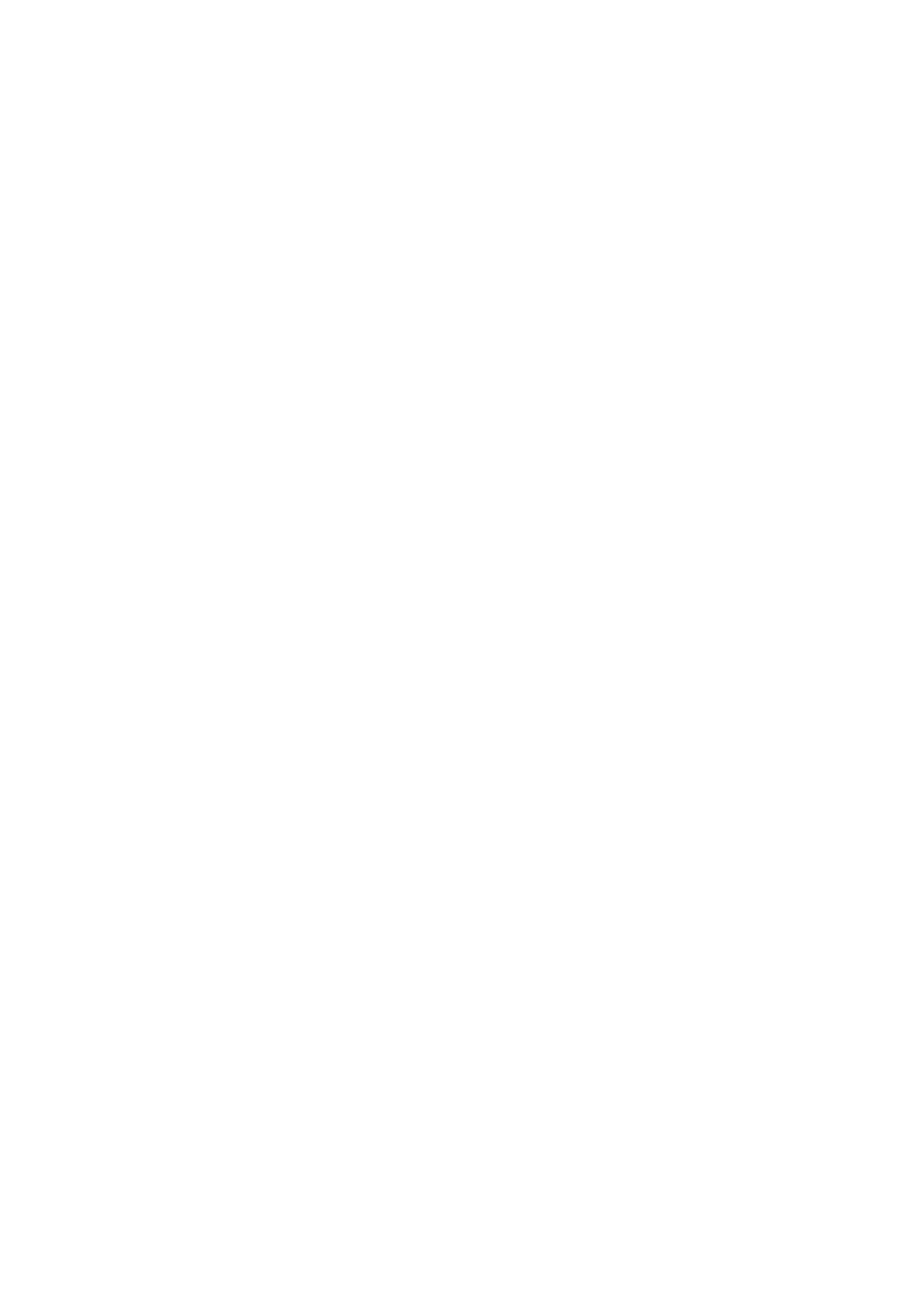# *Contents*

# **CORPORATE INFORMATION**

# *MANAGEMENT DISCUSSION AND ANALYSIS 3*

## *UNAUDITED CONDENSED CONSOLIDATED FINANCIAL STATEMENTS*

- *Condensed Consolidated Income Statement 15*
- *Condensed Consolidated Statement of Comprehensive Income 16*
- *Condensed Consolidated Statement of Financial Position 17*
- *Condensed Consolidated Statement of Changes in Equity 19*
- *Condensed Consolidated Statement of Cash Flows 20*
- *Notes To Condensed Consolidated Financial Statements 21*

## *DISCLOSURE OF INTERESTS 25*

### *OTHER DISCLOSURE PURSUANT TO LISTING RULES 30*

*Drawing appeared in this report is computerized imaging artwork and does not associate with the Group's existing or potential property development projects.*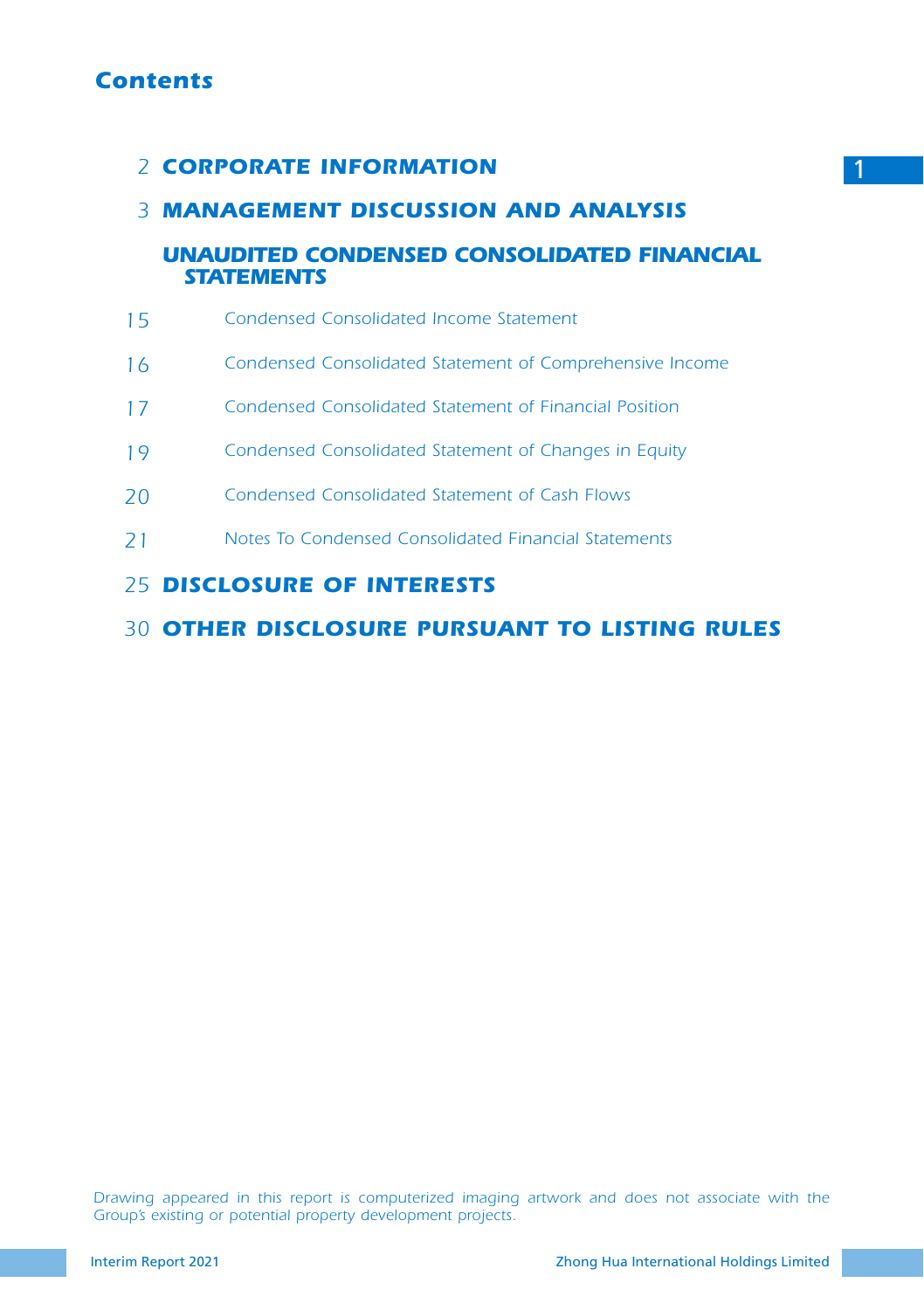# *Corporate Information*

#### 2 *BOARD OF DIRECTORS Executive Director*

*Ho Kam Hung*

*Non-Executive Director Young Kwok Sui*

#### *Independent Non-Executive Directors*

*Wong Kui Fai Wong Miu Ting, Ivy Tam Kong, Lawrence*

## *COMPANY SECRETARY*

*Chun Wai Yin*

#### *REGISTERED OFFICE*

*Clarendon House 2 Church Street Hamilton HM11 Bermuda*

## *HEAD OFFICE AND PRINCIPAL PLACE OF BUSINESS IN HONG KONG*

*Suite 2911, West Tower Shun Tak Centre 168-200 Connaught Road Central Central Hong Kong*

### *PRINCIPAL OFFICE IN MAINLAND CHINA*

*Level 14, Gang Yu Square Chiaodong Road Chiaotianmen Chongqing*

#### *AUDITOR*

*Ernst & Young Certified Public Accountants 27th Floor One Taikoo Place 979 King's Road Quarry Bay Hong Kong*

### *LEGAL ADVISERS*

*As to Hong Kong Law ReedSmith Richards Butler 17th Floor One Island East 18 Westlands Road Quarry Bay Hong Kong*

*As to Bermuda Law Conyers Dill & Pearman 29th Floor One Exchange Square 8 Connaught Place Central Hong Kong*

#### *PROPERTY VALUERS*

*Savills Valuation and Professional Services Limited 12th Floor Cityplaza One 1111 King's Road Taikoo Shing Hong Kong*

*Vigers Appraisal and Consulting Limited 27th Floor Standard Chartered Tower Millennium City 1 388 Kwun Tong Road Kwun Tong Kowloon Hong Kong*

#### *PRINCIPAL BANKERS*

*China Minsheng Bank Nanyang Commercial Bank, Limited*

#### *PRINCIPAL SHARE REGISTRAR AND TRANSFER OFFICE*

*MUFG Fund Services (Bermuda) Limited The Belvedere Building 69 Pitts Bay Road Pembroke HM08 Bermuda*

#### *HONG KONG BRANCH SHARE REGISTRAR AND TRANSFER OFFICE*

*Tricor Tengis Limited Level 54 Hopewell Centre 183 Queen's Road East Hong Kong*

#### *COMPANY WEBSITE*

*www.zhonghuagroup.com*

#### *STOCK CODE*

*The Main Board of The Stock Exchange of Hong Kong Limited:1064*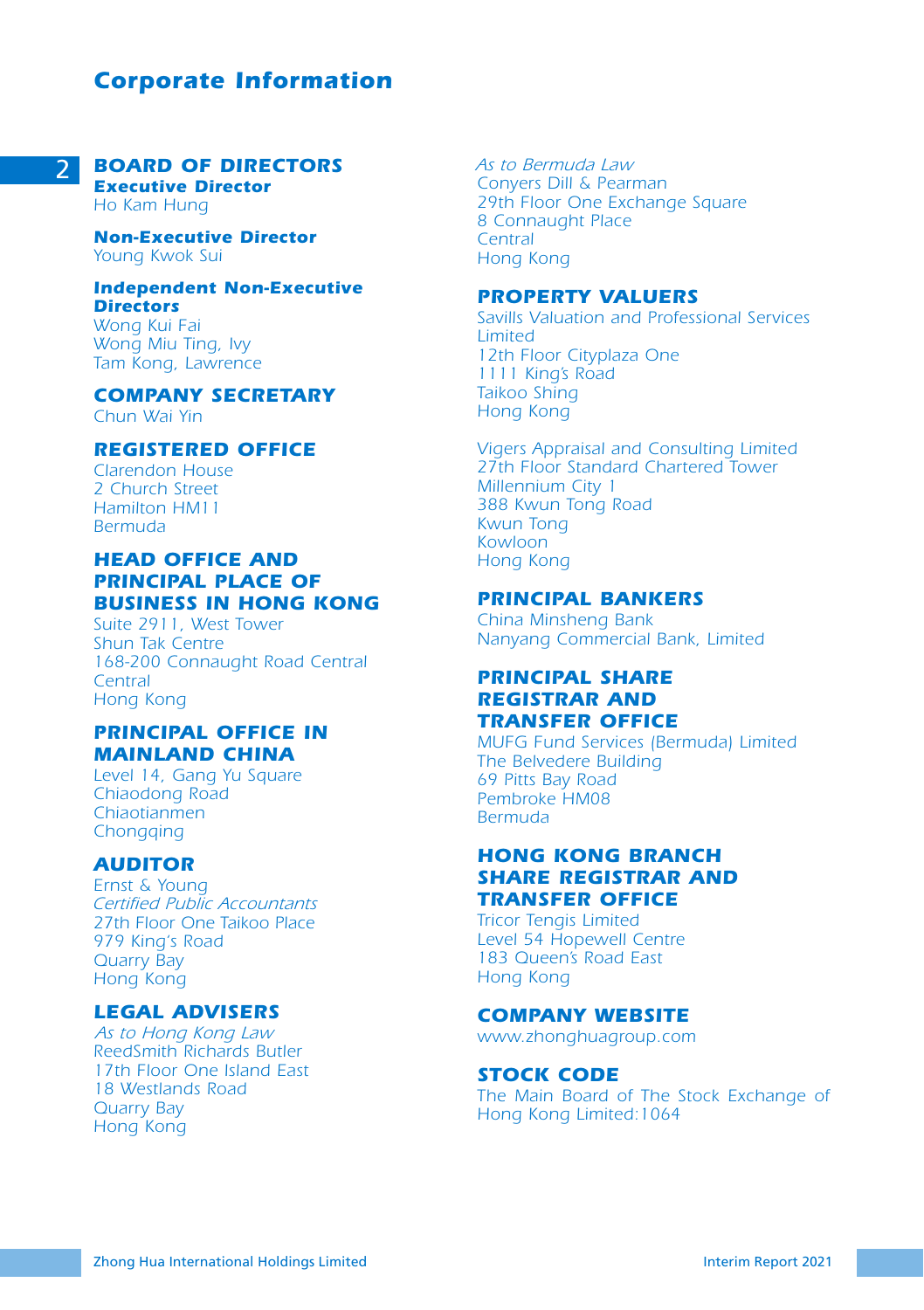3 *The Board of Directors (the "Directors") of Zhong Hua International Holdings Limited (the "Company") would like to announce the unaudited consolidated results of the Company*  for the six months ended 30 June 2021 (the "Period"), together with the comparative *figures for the corresponding period in 2020, as follows:* 

#### *FINANCIAL REVIEW*

*The Company recorded a consolidated revenue of HK\$14,980,000 for the Period, representing an increase of approximately 27% compared with the revenue for the corresponding period last year (2020: HK\$11,809,000). Profit attributable to ordinary equity holders of the Company for the Period was HK\$489,000 (2020: loss of HK\$1,767,000). The increase of the Company's consolidated revenue during the Period was attributable to licensed carpark operation in Guangzhou, Mainland China since mid 2020 and increase of rental revenue of the shopping mall in Chongqing in 2021.*

#### *Adjusted EBITDA*

*The Adjusted EBITDA of the Company and its subsidiaries (collectively the "Group") for the Period was profit of HK\$4,071,000 (2020: HK\$1,315,000). Adjusted EBITDA refers to the*  earnings before interest, tax and depreciation but does not take into account the effect of *changes of fair value of investment properties.*

#### *Net Loss*

*The profit before tax of the Group for the Period was HK\$2,152,000 (2020: loss of HK\$2,619,000) and the loss of the Group for the Period was HK\$353,000 (2020: loss of HK\$4,674,000). The decrease of the Group's loss for the Period was attributable to the increase of revenue from HK\$11,809,000 for the corresponding period last year to HK\$14,980,000 for the Period and the decrease of finance costs from HK\$2,771,000 for the corresponding period last year to HK\$838,000 for the Period.*

#### *Liquidity and Financial Resources*

*During the Period, the Group's operations were financed mainly by cash flows generated from business operations and borrowings. The Group's net cash flows from operating activities during the Period were HK\$3,521,000 (2020: HK\$14,049,000).*

*As at 30 June 2021, the Group had cash and bank balances of HK\$82,093,000 (31 December 2020: HK\$86,407,000) and did not have bank borrowings.*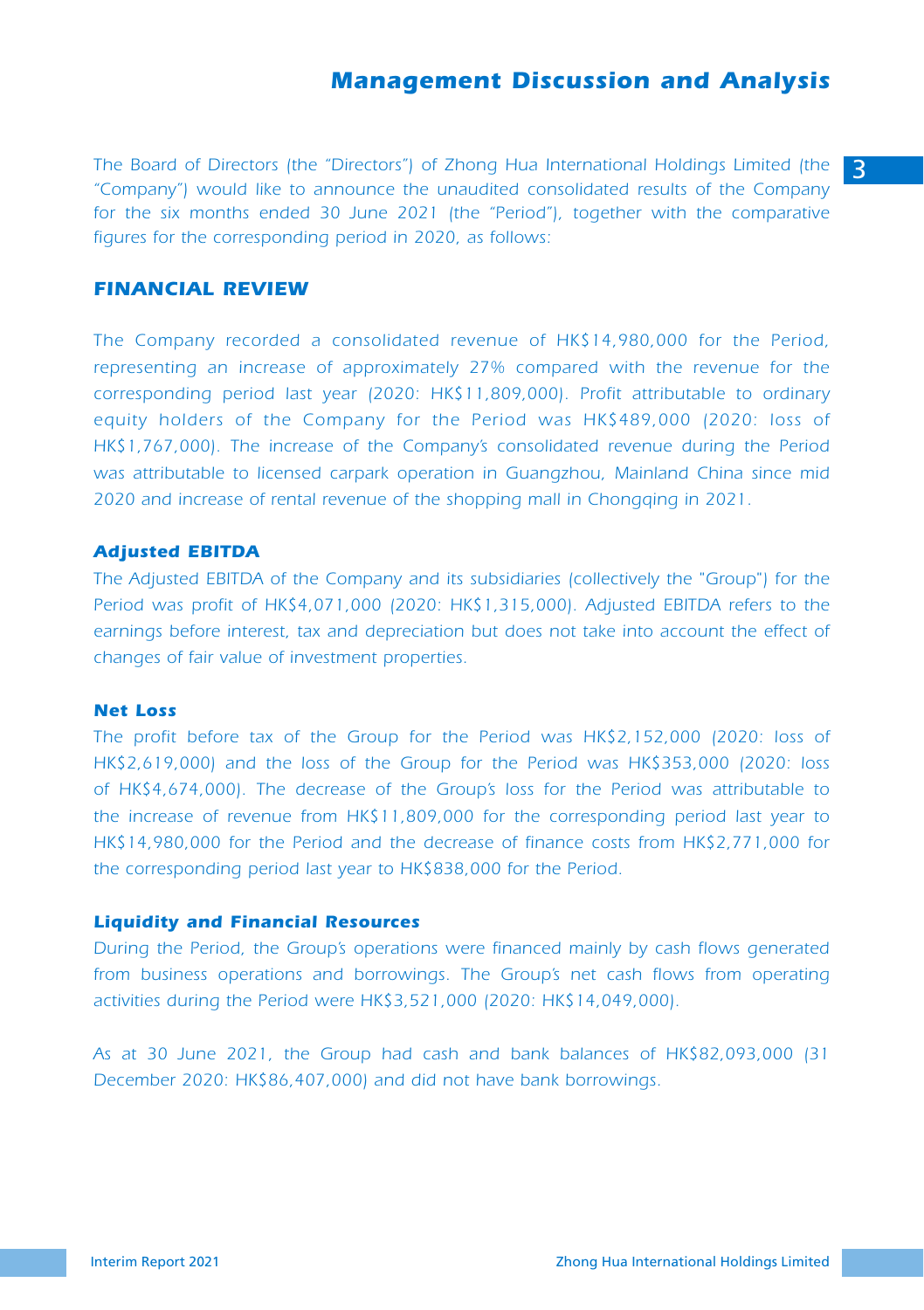#### 4 *FINANCIAL REVIEW (Cont'd)*

#### *Liquidity and Financial Resources (Cont'd)*

*As at 30 June 2021, the Group had outstanding borrowings of HK\$79,029,000 (31 December 2020: HK\$79,316,000) comprising lease liability of HK\$2,253,000 (31 December 2020: HK\$3,180,000) and a loan from a director in an amount of HK\$76,776,000 (31 December 2020: HK\$76,136,000). According to its respective terms, the lease liabilities of HK\$1,923,000 (31 December 2020: HK\$1,876,000) and HK\$330,000 (31 December 2020: HK\$1,304,000) are repayable within one year and in the second year, respectively, and all are denominated in Hong Kong dollars. The Group's exposure to interest rate fluctuation was minimal in the past years.*

*The Group's gearing ratio during the Period was 0.02 as at 30 June 2021 (31 December 2020: 0.02), calculated based on the Group's lease liability and loan from a director in an aggregate amount of HK\$79,029,000 (31 December 2020: HK\$79,316,000) over total assets of HK\$4,593,780,000 (31 December 2020: HK\$4,564,165,000). The Group maintained a relatively low gearing ratio in the past years.*

#### *Assets*

*As at 30 June 2021, the Group's net current assets, net assets and total assets amounted to HK\$6,815,000 (31 December 2020: HK\$11,644,000), HK\$3,138,452,000 (31 December 2020: HK\$3,112,192,000) and HK\$4,593,780,000 (31 December 2020: HK\$4,564,165,000), respectively.*

*The Group had two investment properties, one in Chongqing (*重慶市*) and the other in Guangzhou (*廣州市*), both in Mainland China. The investment property in Chongqing, which the Group had 100% interest, had carrying amount of HK\$421,080,000 (31 December 2020: HK\$417,571,000) as at 30 June 2021. The investment property in Guangzhou, which the Group had 25% interest, had carrying amount of HK\$4,032,000,000 (31 December 2020: HK\$3,998,400,000) as at 30 June 2021.*

*The Group also had properties situated at Baiyun District (*白雲區*) and Fangcun District (*芳 村區*) in Guangzhou, all of which were held for sale with book cost of HK\$37,314,000 (31 December 2020: HK\$37,003,000) as at 30 June 2021.*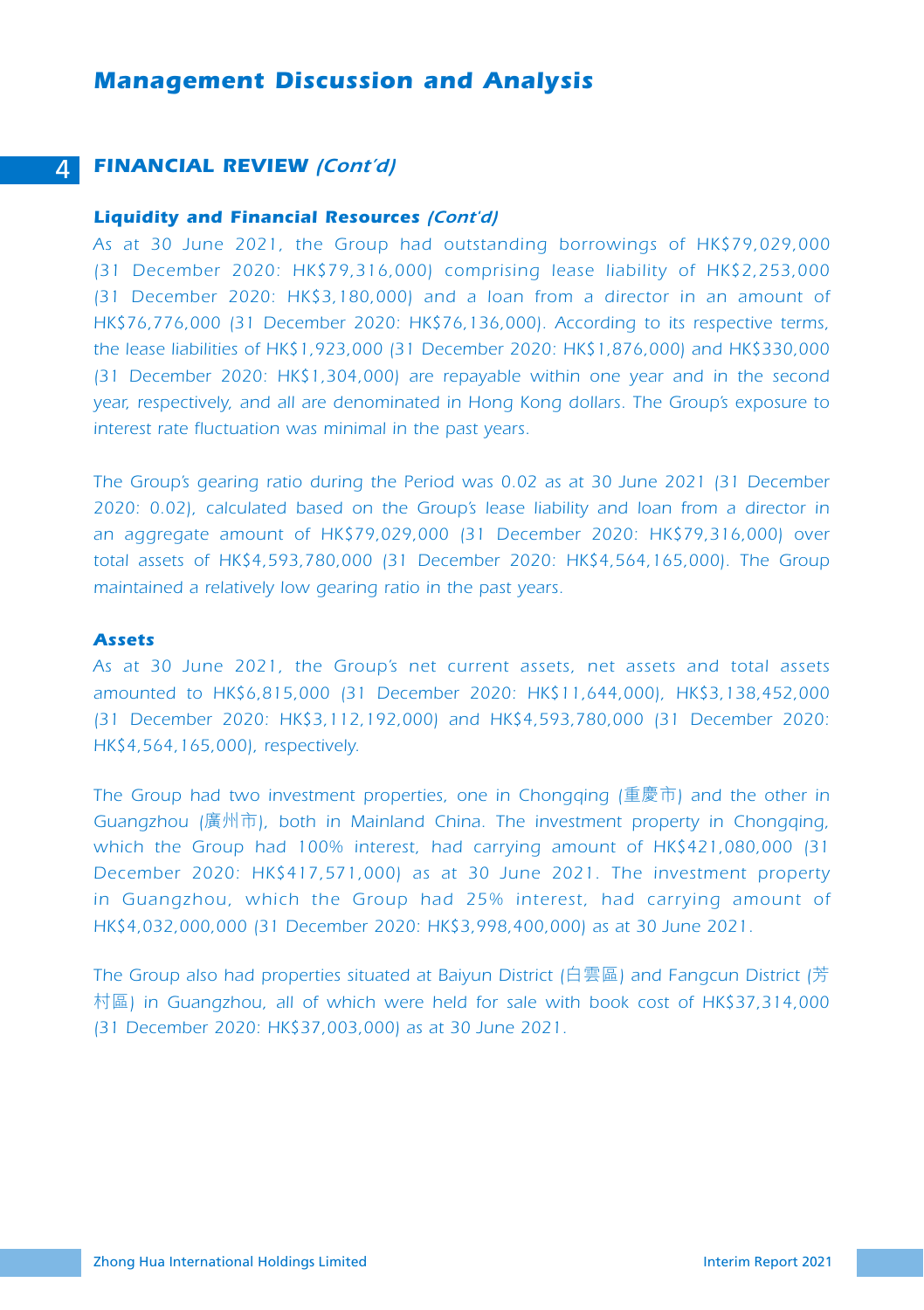#### *FINANCIAL REVIEW (Cont'd)* 5

#### *Exchange Rate Risk*

The Group's principal operations are located in Mainland China while the financial *statements of these operating subsidiaries are reported in Renminbi. The Company may expose to exchange rate risk when transactions and financial statements of these operating subsidiaries reported in Renminbi are consolidated to the Company's condensed consolidated financial statements which are reported in Hong Kong dollars. The Group did not take measures such as execution of forward hedging or exchange swap instruments*  to hedge the potential impact arising from adverse currency fluctuation between Renminbi *and Hong Kong dollars in the past years. Given the exchange rates between Renminbi and Hong Kong dollars were not fluctuated materially from time to time in the past years, the Group could reasonably assess the trend of exchange rates between the two currencies in order to reduce its adverse impact to the Company's condensed consolidated financial statements as far as practicable.*

#### *Charges on Assets*

*As at 30 June 2021, none of the Group's assets were pledged.*

#### *FUND RAISING ACTIVITIES*

*On 15 April 2020, it was announced (the "New Issue Announcement") that the Company entered into a subscription agreement with Link Tide Investments Limited, a private company incorporated in the British Virgin Islands and an independent third party, in respect of subscription and issue of 108,000,000 new shares in the capital of the Company at an issue price of HK\$0.15 per share pursuant to the Company's general mandate granted on 18 June 2019 (the "New Issue"). All conditions precedent as set out in the subscription agreement were satisfied and the New Issue was completed on 27 April 2020.*

*The net proceeds raised from the New Issue applied up to 30 June 2020 are as follows:*

| Intended use of the net proceeds as stated in<br>the New Issue Announcement        |                                              |            | <b>Proceeds</b><br>utilised<br>as at<br>30 June<br>2021 |                                                    | <b>Proceeds unutilised</b><br>as at 30 June 2021<br><b>Expected</b> |
|------------------------------------------------------------------------------------|----------------------------------------------|------------|---------------------------------------------------------|----------------------------------------------------|---------------------------------------------------------------------|
| Category                                                                           | <b>Net</b><br>amount<br>(HK\$ in<br>million) | Percentage | <b>Net</b><br>amount<br>$HKS$ in<br>million)            | <b>Remaining</b><br>amount<br>$HKS$ in<br>million) | schedule<br>of use                                                  |
| Redevelopment costs<br>of redevelopment<br>project in Guangzhou,<br>Mainland China | 12.0                                         | 74.5%      |                                                         | 12.0                                               | On or before<br>31 March<br>2022                                    |
| General working capital                                                            | 4.1                                          | 25.5%      | 4.1                                                     |                                                    |                                                                     |
| <b>Total</b>                                                                       | 16.1                                         | 100%       | 4.1                                                     | 12.0                                               |                                                                     |

*The Group held the unutilised net proceeds in short-term deposits with licensed banks as at 30 June 2021.*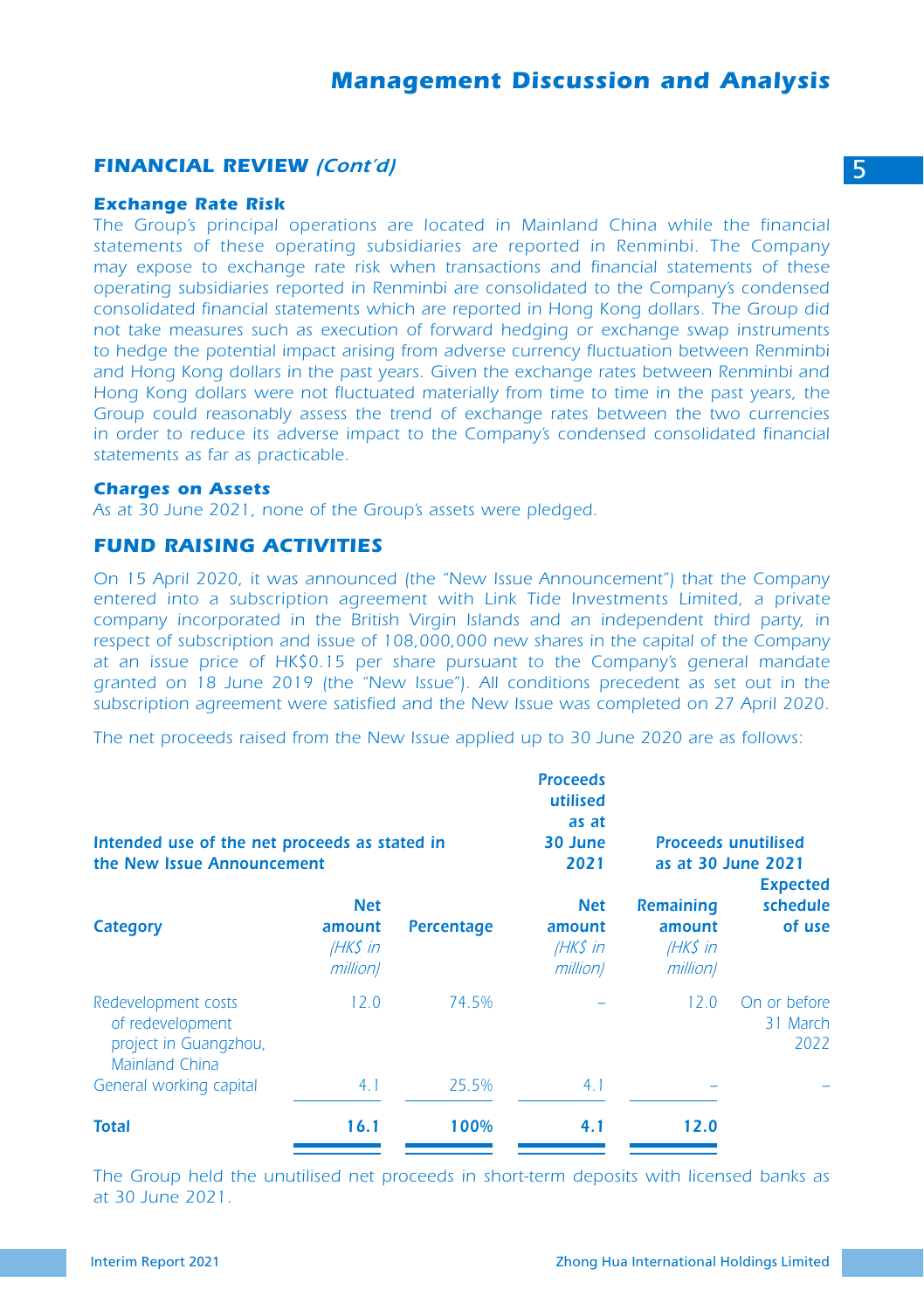#### 6 *BUSINESS REVIEW*

*The Company is an investment holding company. Its subsidiaries are principally engaged in property development, investment and management businesses in Mainland China and have two major property interests, one in Chongqing (*重慶市*) and the other in Guangzhou (*廣州市*).*

#### *Guang Yu Square in Chongqing*

*The Group's property interest in Chongqing is situated at Chaotinmen, Yuzhong District, Chongqing (*重慶市渝中區朝天門*). With a history of over five centuries and situated in the northeast of Yuzhong District and at the delta of Yangtze River (*長江*) and Jianing River (*嘉 寧江*), Chaotinmen is the most prominent port in Chongqing for transporting goods and passengers to and from the Three Gorges (*三峽*). Guang Yu Square (*港渝廣場*) is located at the junction of Chao Dong Road (*朝東路*) and Shanxi Sixth Lane (*陝西六巷*) in Chaotinmen which is within walking distance of about 15 minutes to the Port of the Three Gorges (*三 峽碼頭*) and walking distance of about 20 minutes to Jiafangbei (*解放碑*), the most prime shopping area in Chongqing as well as with walking distance of about 5 minutes to Raffles City Chongqing (*重慶來福仕廣場*), the newly developed and most spectacular commercial landmark in Chongqing and within walking distance of about 10 minutes to Chaotinmen Square (*朝天門廣場*), which is one of the most famous sightseeing points in Chongqing.*

*Guang Yu Square is a 15-storey commercial building with a total gross floor area of about 49,400 square metres, out of which the Group owns portion of Basement, Levels 1 to 4,*  Levels 8 and 11 with total gross floor area of about 24,400 square metres. The property, which has been fully refurbished in 2016, is presently a multi-floor shopping mall focusing *in wholesale and retailing of men's wear and footwear. There are about 50–70 shops per level with shop area ranging from 20–60 square metres per shop. Most shops are leased to unsolicited third parties for a term of about one year renewable automatically with prevailing market rental. The shopping mall (the floors owned by the Group) is almost fully occupied and shop turnover rate is maintained at a relatively low level. Given Chaotinmen has been one of the major clothing distribution points in Chongqing for nearby cities and the Three Gorges region for decades, Guang Yu Square is one of the most popular men's wear and footwear wholesale points in the region.*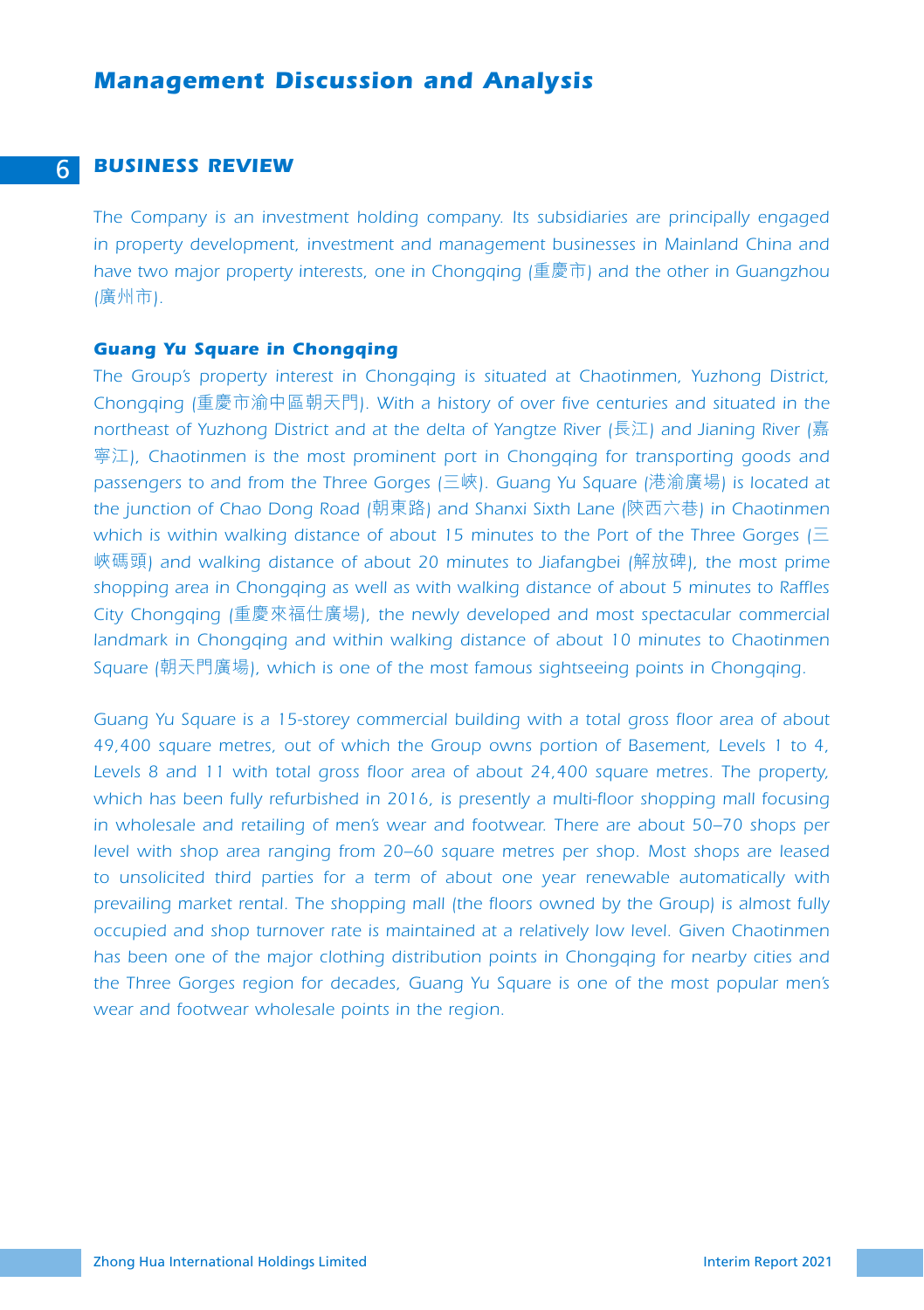#### **BUSINESS REVIEW** *(Cont'd)* 7

#### *Guang Yu Square in Chongqing (Cont'd)*

*Following the social and business activities had resumed normal in Chongqing since mid 2020 amid the COVID-19 pandemic not yet vanished absolutely in Mainland China, the business operation of Guang Yu Square resumed usual and normal during the Period except for late May till early June in 2021 when a minor outbreak of COVID-19 driven by Delta variant surged in Chongqing. Rental revenue, however, was not materially affected during the Period as leases for 2021 were committed in late December 2020.*

#### *The Redevelopment Project in Guangzhou*

*The Group's property interest in Guangzhou is situated at Yuexiu District, Guangzhou (*廣州市越秀區*). The development site, previously named as Metropolis Shoes City (*廣 州大都市鞋城*) is located at the east of Jiefang Road South (*解放南路*), to the south of Daxin Road (*大新路*), to the north of Yede Road (*一德路*) and to the west of Xieen Lane (*謝恩里*) in Yuexiu District which is within walking distance of about 3 minutes to the Old Hall (*舊館*) of the Canton Fair (*廣州交易會*), which was once the only export window in Mainland China before its Reform and Open Door Policy (*改革開放政策*) implemented in*  1978, and within walking distance of about 5 minutes to the riverbank of the Pearl River *(*珠江*), the icon of Guangzhou.*

*The Metropolis Shoes City (before operation ceased in August 2019) was a 2-storey non-permanent building with gross floor area of about 14,700 square metres and about 500 shops. With a history of over one century for footwear wholesale business in the region, the Metropolis Shoes City was the most popular footwear boutique showcase and wholesale centre in Guangzhou.*

*In order to support the Renovation Scheme for Old Zones in Guangzhou (*廣州市老城 區改造提升工程*) promulgated by the Guangzhou Municipal People's Government (*廣州 市人民政府*) and the Upgrade Programme of Jiefang Road South for the 70th National Day Celebration (*迎賀建國七十週年美化解放南路一帶外貌設施*) implemented by the Yuexiu District People's Government (*越秀區人民政府*) (the "Yuexiu Government"), the Metropolis Shoes City ceased operation in August 2019 for re-development purpose. The Yuexiu Government expressed that they would use their best endeavors to support the re-development plan of Guangzhou Zheng Da Real Estate Development Company Limited (*廣州正大房地產開發有限公司*) ("GZ Zheng Da"), an indirect subsidiary of the Group.*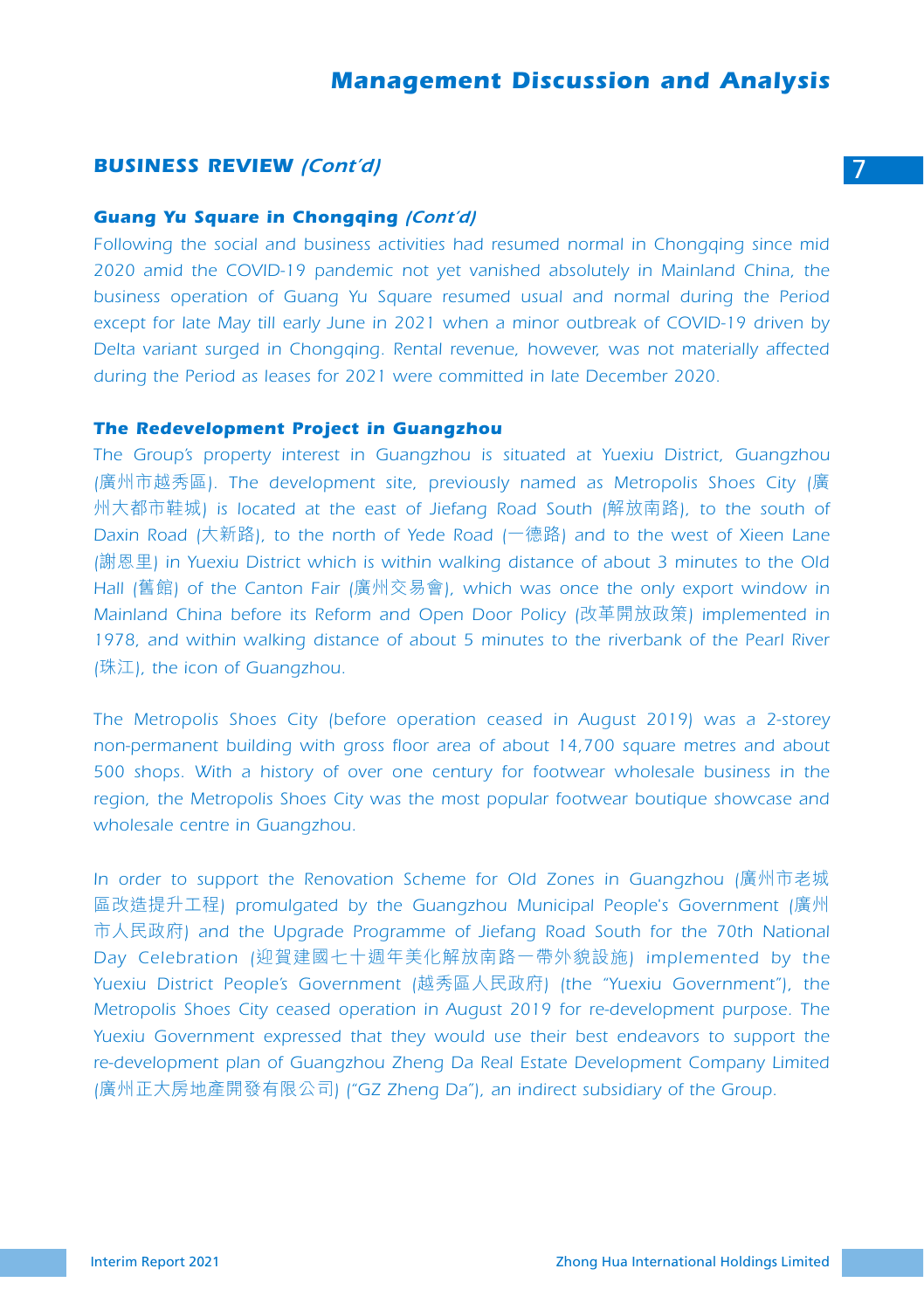#### 8 *BUSINESS REVIEW (Cont'd)*

#### *The Redevelopment Project in Guangzhou (Cont'd)*

*As to-date, except for one block of building remains not yet surrendered (*尚未完成拆 遷*) and a few shops next to the mall continue to operate business as usual, the mall has been demolished and the development site is leased to a third party for licensed carpark operation.*

*Pending to the surrender of the last block of a 7-storey building being occupied by an individual owner (*小業主*), the re-development project is intended to be developed into a 22-storey versatile grade A commercial building complex with twin towers and 3-level of basement for wholesale and exhibition hall facilities, office and service apartment uses with ancillary facilities such as carpark and loading/unloading bays with total gross floor area of about 234,000 square metres. It is also planned that the basement of the new building complex will be linked via subway to two metro stations, namely Yide Lu Station (*一德路站*) and Haizhou Square Station (*海珠廣場站*).*

*Recently, the State Council re-launches new urban policy directive to encourage the*  re-mapping of commercial zone to residential zone in first-tier cities with an objective of *decreasing the over-supply of commercial properties (due to the boom of e-commerce) as well as increasing the supply of residential properties in the market. The Group hence commences preliminary feasibility study on this new policy and expects that the investment*  return of the new development project will be significantly improved if in case part of the *re-development can be modified from service apartment to residential property. Despite the planning work was interrupted by the minor outbreak of COVID-19 driven by Delta variant in late May till mid June in 2021, negotiations with various governmental authorities are underway with an aim to mapping out a final re-development plan as soon as practicable.*

*During the Period, GZ Zheng Da was under negotiation with independent third parties*  about the possible business co-operation for the re-development project to the effect that *the new partner, if co-operation proceeded, would provide capital and technical support for re-development and obtain a distribution of not more than 30% of the properties upon completion in return. The business negotiation was at its preliminary stage and might crystalise or not. GZ Zheng Da also made an application for compulsory evacuation order (*強制拆遷執行裁定*) at the People's Court with an aim of obtaining a court order for evacuation enforcement of the last unit remained occupied by an individual owner as soon as practicable. Moreover, the tender for pre-construction underground survey was in the pipeline during the reporting period.*

*According to the latest construction schedule (assuming construction commences in the*  first quarter of 2022), it is expected that the development project will take about four *years and be completed by two phases, the first of which will be completed in the fourth*  quarter of 2024 and the second stage will be completed in the first quarter of 2026. *Subject to the grant of inspection and safety permits by the relevant regulatory authorities, it is expected that the new commercial complex will commence business and generate rental revenue to the Group at its earliest in early 2025.*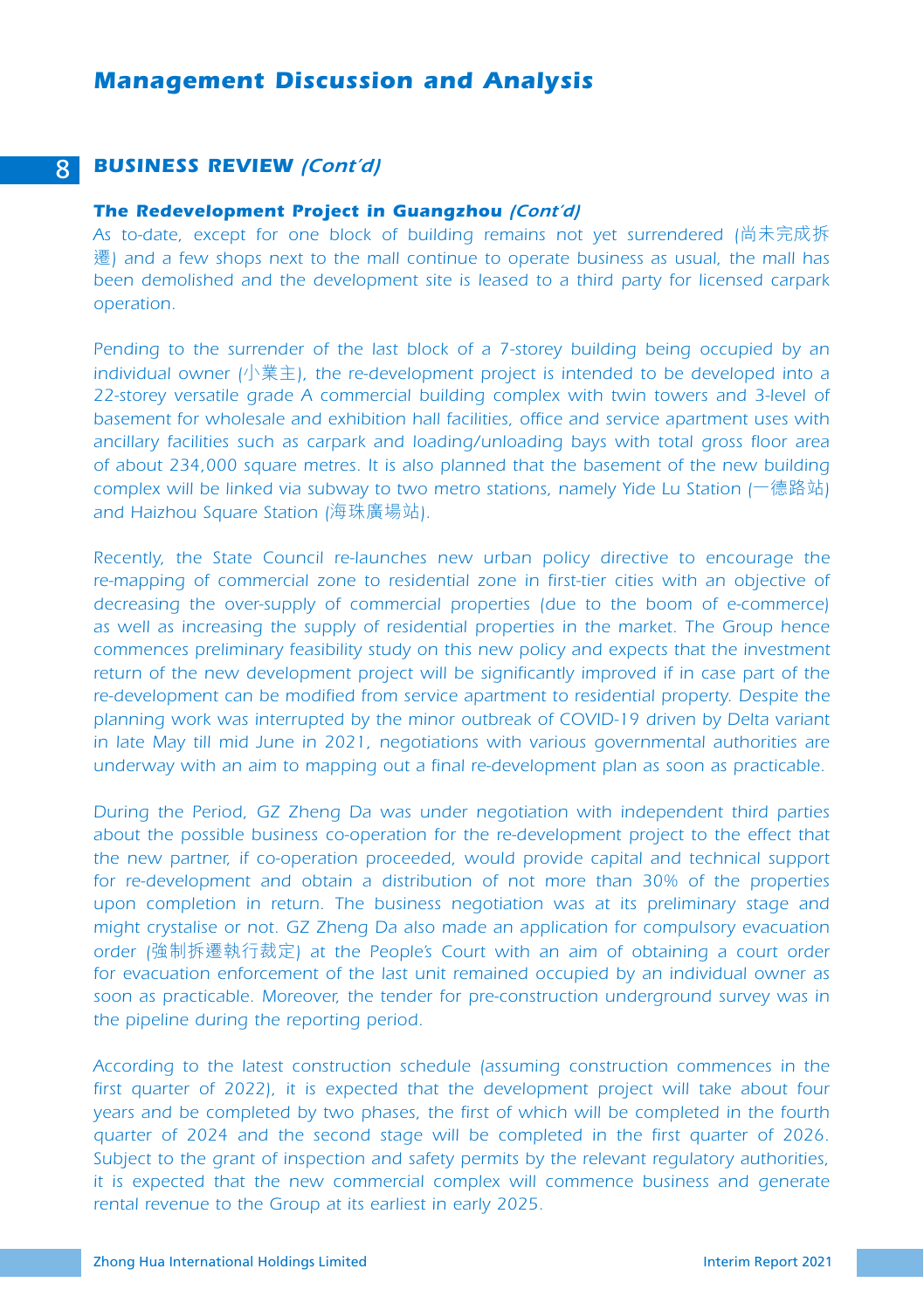#### *BUSINESS REVIEW (Cont'd)* 9

#### *The Redevelopment Project in Guangzhou (Cont'd)*

*The development project will be constructed with a budgeted cost of about RMB1,700 million (HK\$2,040 million), of which the Group and the related parties will bear 25% and 75% of the total costs, respectively (assumed on the basis that the Group held 25% interest in the development project as at the date of this announcement). It is intended that the construction costs will be financed by new funds of potential investors, bank borrowings (with pledge of the Group's property assets), project financing and equity financing.*  In certain circumstances the potential contractors and building materials suppliers will *advance working capital to the development project, which is a common industry practice in Mainland China.*

*Notwithstanding the development project in Guangzhou ceased to contribute significant revenue to the Group in coming years, it is expected that it will continue to generate*  rental income from a few remaining units not yet demolished, temporarily carpark and *festival bazaar in 2021 until the construction work commences.*

*The subject asset will remain as an investment property under Hong Kong Accounting Standard 40 – Investment Property and be measured at its fair value with changes in fair value recognised in the Group's financial statements for subsequent financial years. It is*  expected that the new commercial complex will be held for earning rentals and capital *appreciation purposes upon completion.*

*Meantime, the Group will proactively explore other income sources and new business projects in Guangzhou in order to compensate the revenue forgone due to the closure of the wholesale mall in 2019.*

#### *Properties Held for sale*

*The Group had a portfolio of about 220 residential units ranging from 20 square metres to 70 square metres each unit with total gross area of about 12,880 square metres. These*  residential units were constructed in late 1990s for the purpose of interim resettlement of *occupiers who surrendered their units for demolition of the development site in Yuexiu District but remained unoccupied as to-date. Most of these residential units are first-hand units.*

*These properties represent five clusters of residential units situated at Baiyun District (*白雲 區*) and Fangcun District (*芳村區*) in Guangzhou with convenient traffic access. Given all these units were completed for more than two decades, they are subject to refurbishment*  before launch for sale in the market. It is expected that these units will be well perceived *by the first-time home buyers.*

In June 2021, sales of an aggregated consideration of RMB5.7 million (HK\$6.8 million) was made subject to completion. All these property units were fully refurbished up to benchmark standard in the market. Barring from unforeseeable circumstances, it is *intended that not less than 10 property units to be disposed of by the end of 2021.*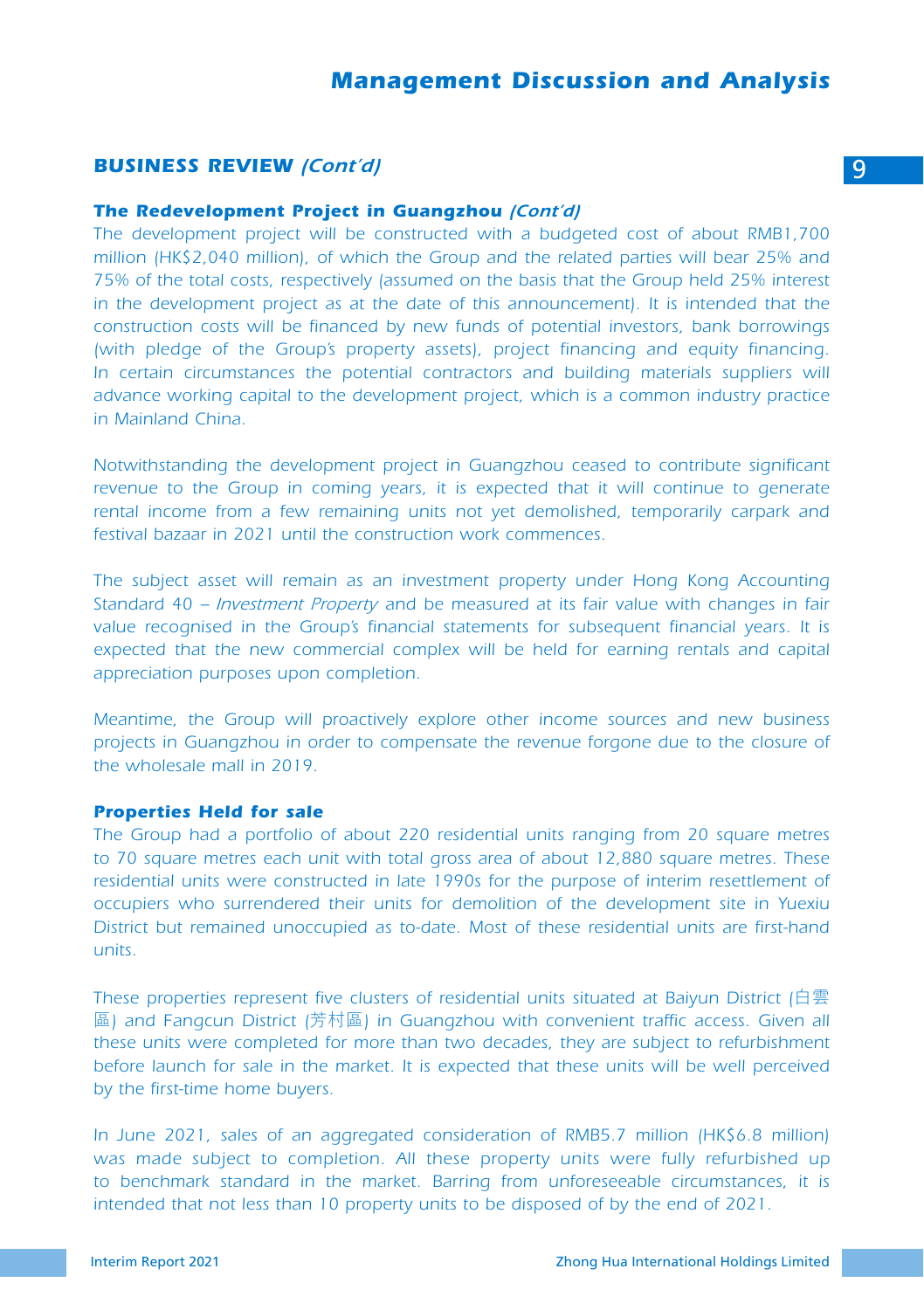#### 10 *MATERIAL ACQUISITION UPDATE*

*The Group was engaged in a material acquisition (the "Acquisition"), details of which were disclosed in the "Material Acquisition Update" section as contained in the Company's annual report for the year ended 31 December 2020 (the "Annual Report 2020"). Below is*  the latest development of the Acquisition since 30 March 2021, the date of publication of *the Annual Report 2020.* 

*In June 2021, the Group and the related vendors executed an extension agreement to explore opportunity to arrive any revised terms for the settlement of and the consideration*  for, and completion timetable in relation to the acquisition of the remaining 75% indirect *interest in the redevelopment project in Guangzhou (as described in detail in the above section) not later than the revised long stop date which was further deferred to 30 June 2022. If a revised agreement is concluded, it is anticipated that the Acquisition will be*  financed by debt financing, equity financing, bank borrowings or a combination of the *three kinds.*

*If in case the Acquisition lapses on 30 June 2022, no party shall be liable to each other. If this happens, the Group will no longer deem control over Zheng Da Real Estate Development Company Limited ("HK Zheng Da") and GZ Zheng Da, its wholly-owned subsidiary, and there will be a major accounting adjustment to the consolidated financial statements of the Company for the year ending 31 December 2022 to the effect that HK Zheng Da will be regarded as an associated company with a 25% equity interest but not a 25%-owned subsidiary of the Company. Further announcement will be made once a concrete decision is made by the Group.*

#### *MATERIAL LITIGATION UPDATE*

*Background and developments of the Group's material litigations were summarised in the "Background of Material Acquisition" and "Material Litigation Update" sections of the Annual Report 2020. All these cases were instituted more than five years ago.*

*As advised by the Company's PRC legal counsel, cases (a) and (d) mentioned above are not yet concluded while case (d) may have financial impact to the Group if the rulings are unfavourable to the Group. Cases (b) and (c) were concluded and claims were fully settled in mid 2020 and early 2021, respectively. The financial impact of these two cases had been fully provided or reflected in the Company's financial statements for previous financial years and the information reported therein are for information purpose only.*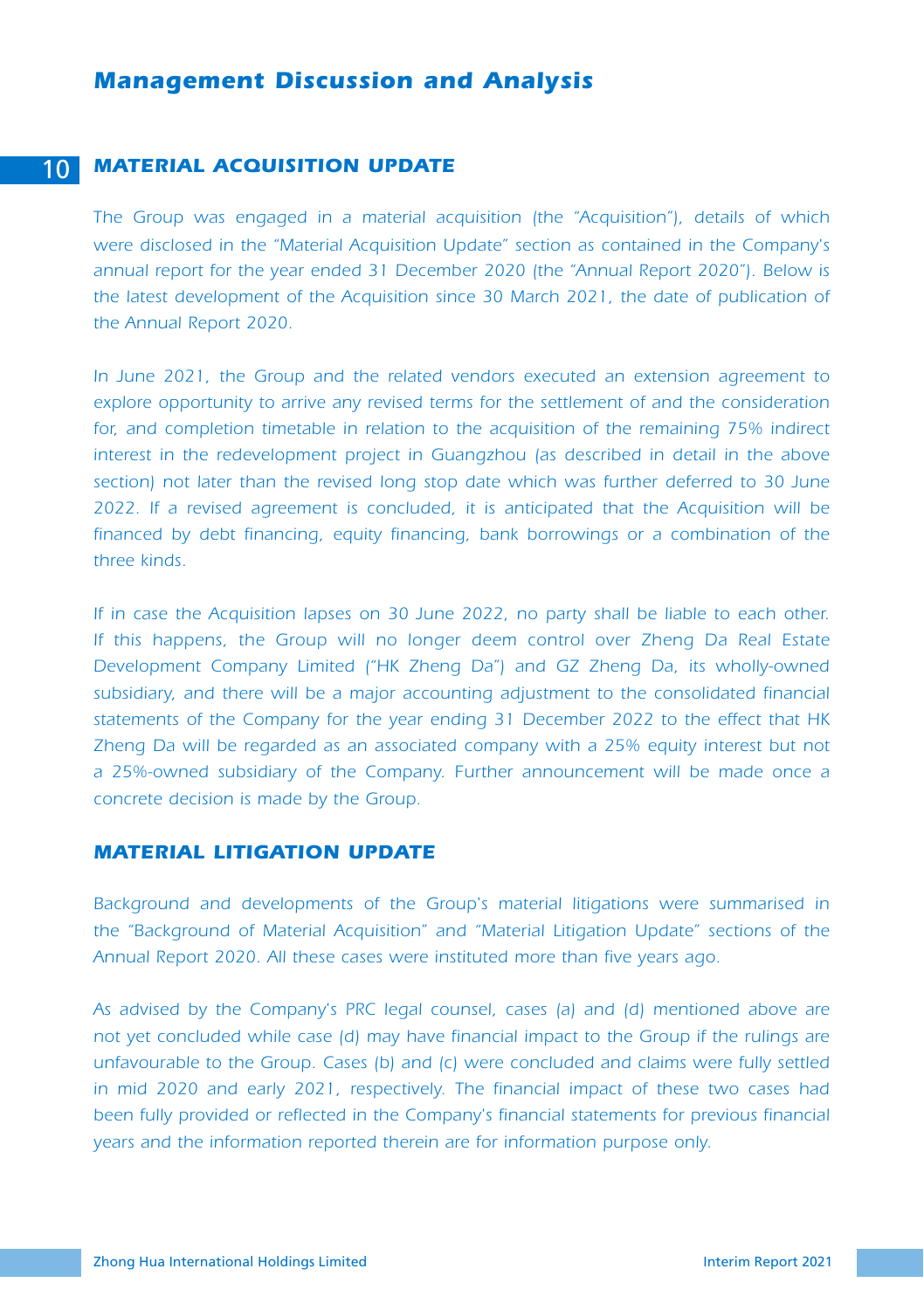#### **MATERIAL LITIGATION UPDATE** *(Cont'd)* 11 **11**

*Cases (a) and (d) did not have new developments during the Period except for a new case incidental to case (d) was instituted by GZ Zheng Da subsequent to the Period and is reported as follows:*

*(e) In July 2021, GZ Zheng Da served a writ of summons at the Guangzhou Railway & Transportation Intermediate Count (*廣州鐵路運輸中級法院*) against the Guangzhou Municipal Urban and Rural Bureau of Construction (*廣州市住房和城鄉建設局*) (the "Urban Bureau of Construction") (merged with the Guangzhou Administration of Natural Resources and Property Bureau (*廣州市國土資源和房屋管理局*) (the "Property Bureau") after reorganization) as defendant and a group of nine claimants (the "Claimants") as the third persons (*參訴第三人*) pleading, inter alia, for rescission of the ruling made by the Urban Bureau of Construction in January 2021 and denial of all pleads made by the Claimants in case (d). The Property Bureau is also one of the litigants in case (d).*

*Taking into account of the facts and legal grounds substantiated and the opinion given by the PRC legal counsel, the Company remains optimistic in obtaining a favourable judgement to GZ Zheng Da if ruling of first trail is granted.*

*The following case took place during the Period:*

*(f) In May 2021, GZ Zheng Da received a written judgement (*民事裁定書*) from the Guangdong Provincial Guangzhou Municipal Intermediate People's Court (*廣東省 廣州市中級人民法院*) (the "Guangzhou Court"). The written judgement granted*  an order to the effect that a compulsory liquidation petition (the "Purported *Liquidation Petition") pleaded by* 廣州市越秀房地產開發經營有限公司 *("*越房私 企*"), a third party which was neither a shareholder nor creditor of GZ Zheng Da, was turned down (*駁回強制清算申請裁定*) (the "Dismissal Order (*駁回裁定*)") on the grounds that "the two equity partners of GZ Zheng Da had major disputes on company dissolution or not, major assets and equity interest matters while such disputes had remained not yet on trial or arbitrated for affirmation at the court (*雙方股東對於廣州正大是否發生解散事由丶公司主要財產以及公司股東股權尚有 較大爭議,且爭議至今未經訴訟或者仲裁予以確認*)". In the Dismissal Order, the Guangzhou Court ascertained that GZ Zheng Da remained "in operation (*在業*)" and that HK Zheng Da, another indirect subsidiary of the Group, had 100% equity interest in GZ Zheng Da.*

越房私企 *submitted an appeal to the Dismissal Order (the "Appeal") in late May 2021 as permissible by law.*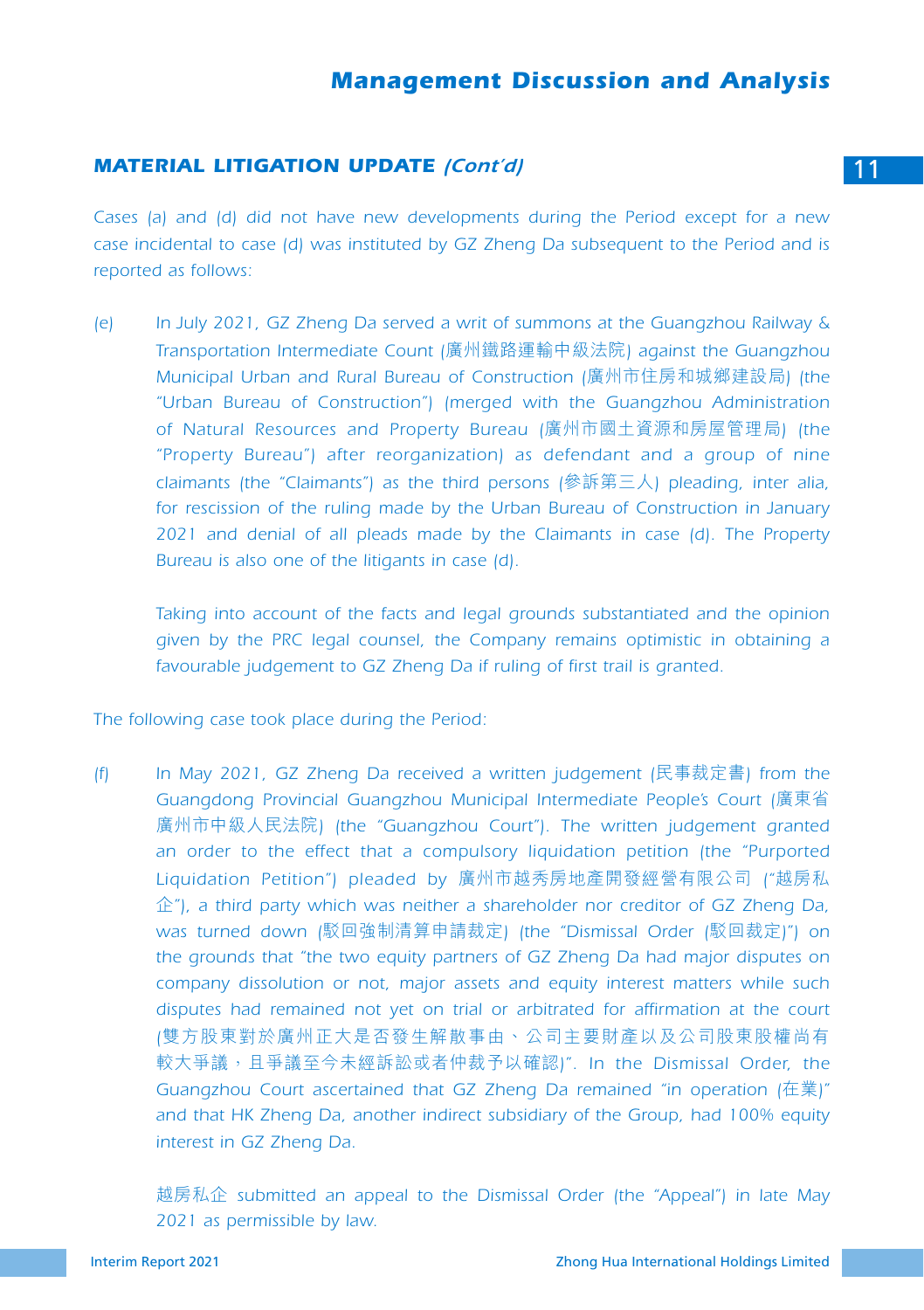### 12 *MATERIAL LITIGATION UPDATE (Cont'd)*

#### *(f) (cont'd)*

*The Dismissal Order was the first court paper in relation to the Purported Liquidation Petition that GZ Zheng Da had ever received from the Guangzhou Court, over 10 years from the alleged plead made by* 越房私企 *in 2009. The*  Company was pleased to acknowledge receipt of the Dismissal Order ruling that 越 房私企 *did not possess the prerequisites for pleading a liquidation petition against GZ Zheng Da.*

*The Company perceived that the Dismissal Order cast out the legal uncertainties of GZ Zheng Da which had hampered its operation for about a decade and would expedite the re-development plan of GZ Zheng Da.*

*Based on the grounds stated in the Dismissal Order and after taking competent PRC legal advice, the Company remained optimistic in obtaining a favourable judgement in the Appeal.*

*Shareholders are advised to read the Company's announcement dated 21 June 2021 about the background and origin of this case.*

*Other than the above, the Company's view on these litigation cases expressed in March 2021 remains applicable as at the date of this report. The Company remains optimistic in obtaining favorable judgements in cases (a), (d), (e) and (f).*

# *ALLEGED "LIQUIDATION PETITION" AGAINST GZ ZHENG DA*

*Shareholders are advised to read the "Alleged 'Liquidation Petition' against GZ Zheng Da" section as contained in the Annual Report 2020 which referred to an alleged "Liquidation Petition" against GZ Zheng Da, a wholly-owned subsidiary of HK Zheng Da, which is a 25% subsidiary of the Group. The latest developments of the "Alleged Liquidation Petition" was disclosed in the "Material Litigation Update" section above.*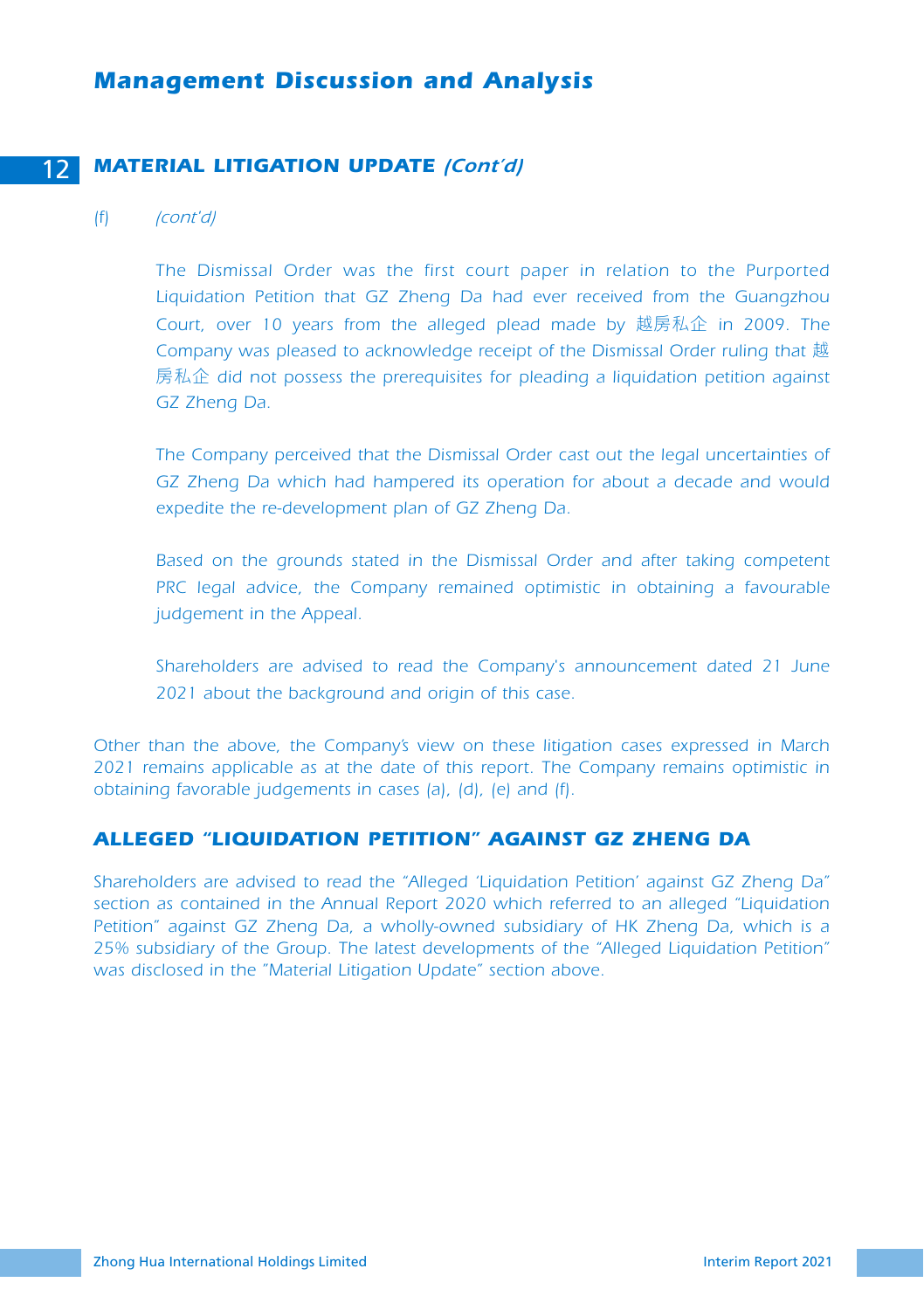# **OUTLOOK** 13

*The challenges arising from the COVID-19 pandemic in Mainland China and Hong Kong are unprecedented as most people are restricted from free cross border travelling*  between Mainland China and Hong Kong. In view of the severity of the outbreak, it is *necessary and appropriate to accord priority to the health and safety of all personnel when performing their duties. The Directors are striving with its staff to adhere to stringent hygiene standards in offices and shopping areas.*

*China is one of the few nations worldwide that can manage to combat the COVID-19 outbreak to a negligible level as well as to resume nationwide economic activities*  to normal. The Chinese Central Government of China will strive to establish the *new development spectrum with mega domestic economy loop as backbone and inter-propelled by the twin domestic and international economy loops (*形成以國內大循環 為主體,國內國際雙循環相互促進的新發展格局*). With this backbone, the Chinese Central Government recently forecasted that the annual GDP growth rate will maintain at 6 per cent. for 2021. The Directors believe that this may help to boost both the productivity of private sector (*民企*) and domestic consumer market (*內需市場*), which in turn will serve to benefit the Group's business as a whole.*

*Notwithstanding the COVID-19 vaccine programme worldwide has been launched in*  January 2021, it is premature at this stage to assess if the vaccination is effective to control *the pandemic globally, particularly the surge of a new wave of COVID-19 cases driven by the hyper-contagious Delta variant. Unless most people worldwide get vaccination and the COVID-19 infected cases drop to a negligible level globally, it is believed that China will retain closed door policy for foreigners and Hong Kong residents. The Directors remain cautiously optimistic that the public health concern will be relieved to a material extent in both Mainland China and Hong Kong early next year.*

*In Hong Kong, the Directors believe that the newly enacted Hong Kong National Security Law (*港區國家安全法*) in July 2020 and the legislation of the Improving Electoral System (*完善選舉制度*) gazetted in May 2021 will safeguard the "One Country Two Systems" in the longer term (*確保一國兩制行穩致遠*). The Directors love China and Hong Kong (*愛國愛港*) and fully support "The Patriots to Administrate Hong Kong" policy (*全力支持愛國者治港方 針*) as well as the Hong Kong Administration to govern in accordance with the Basic Law (*全力支持香港特區政府依法施政*).*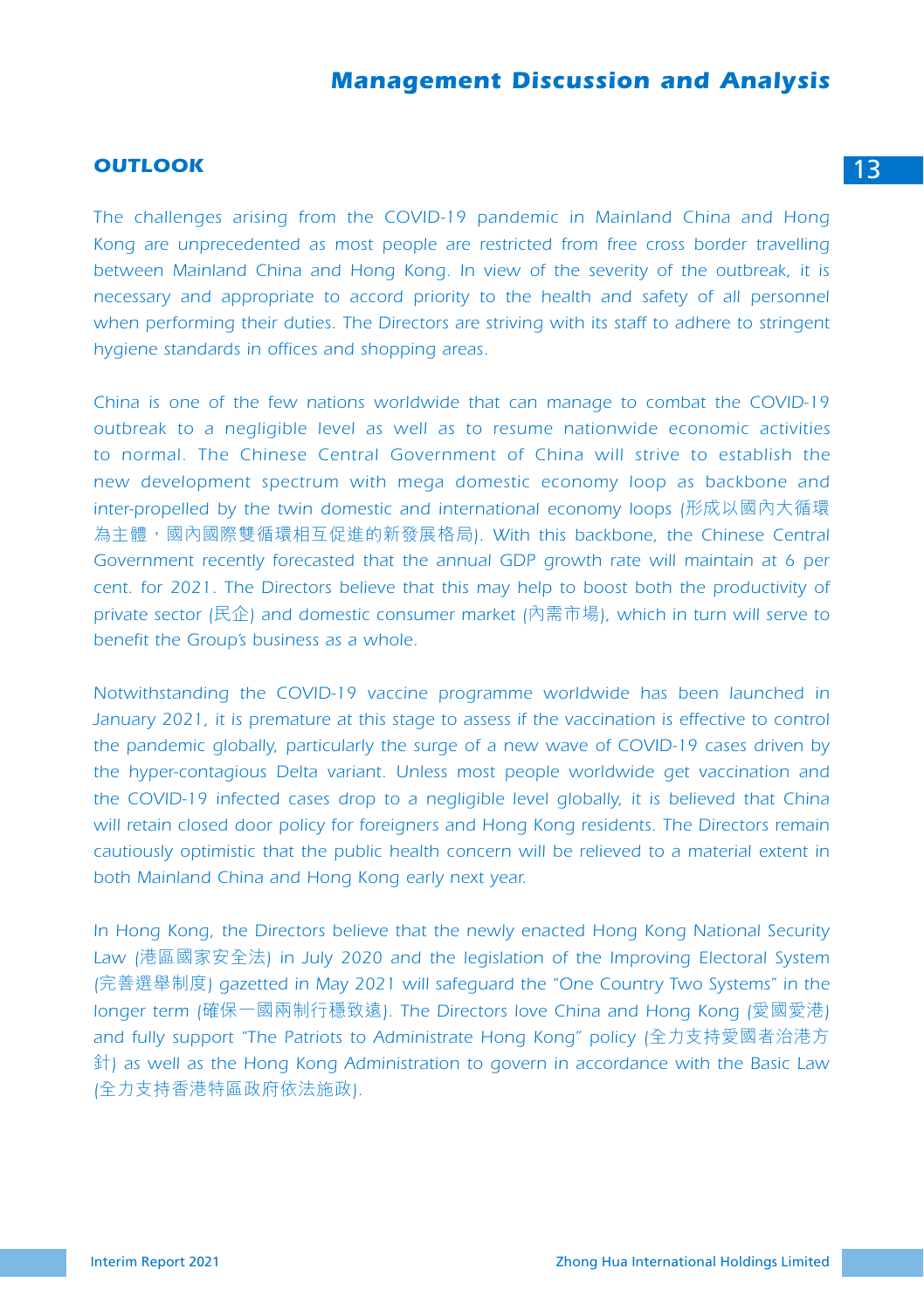#### 14 *OUTLOOK (Cont'd)*

*With strong asset backing and extremely low gearing level, the Directors will lever these advantages to finance the Group's re-development project in Guangzhou as well as explore new business opportunities in 2021 and 2022. The Directors will also strengthen its management expertise and redeploy the Group's resources for meeting these new challenges.*

Looking ahead, 2021 remains a tough year but the Directors are optimistic about the *economic bounce back in Mainland China and Hong Kong in the second half year.*

#### *EMPLOYMENT AND REMUNERATION POLICIES*

*As at 30 June 2021, the Group had about 40 (31 December 2020: 40) employees. Total staff costs (including directors' remuneration) for the Period amounted to HK\$4,149,000 (2020: HK\$4,042,000).*

*Remuneration policies are reviewed regularly by the Directors and by the remuneration committee in respect of remuneration of senior management and the Directors, respectively. The Group values all employees and recognises their contributions, and is committed to establishing fair and caring relationship with its employees by offering competitive compensation packages comparable to market benchmarks.*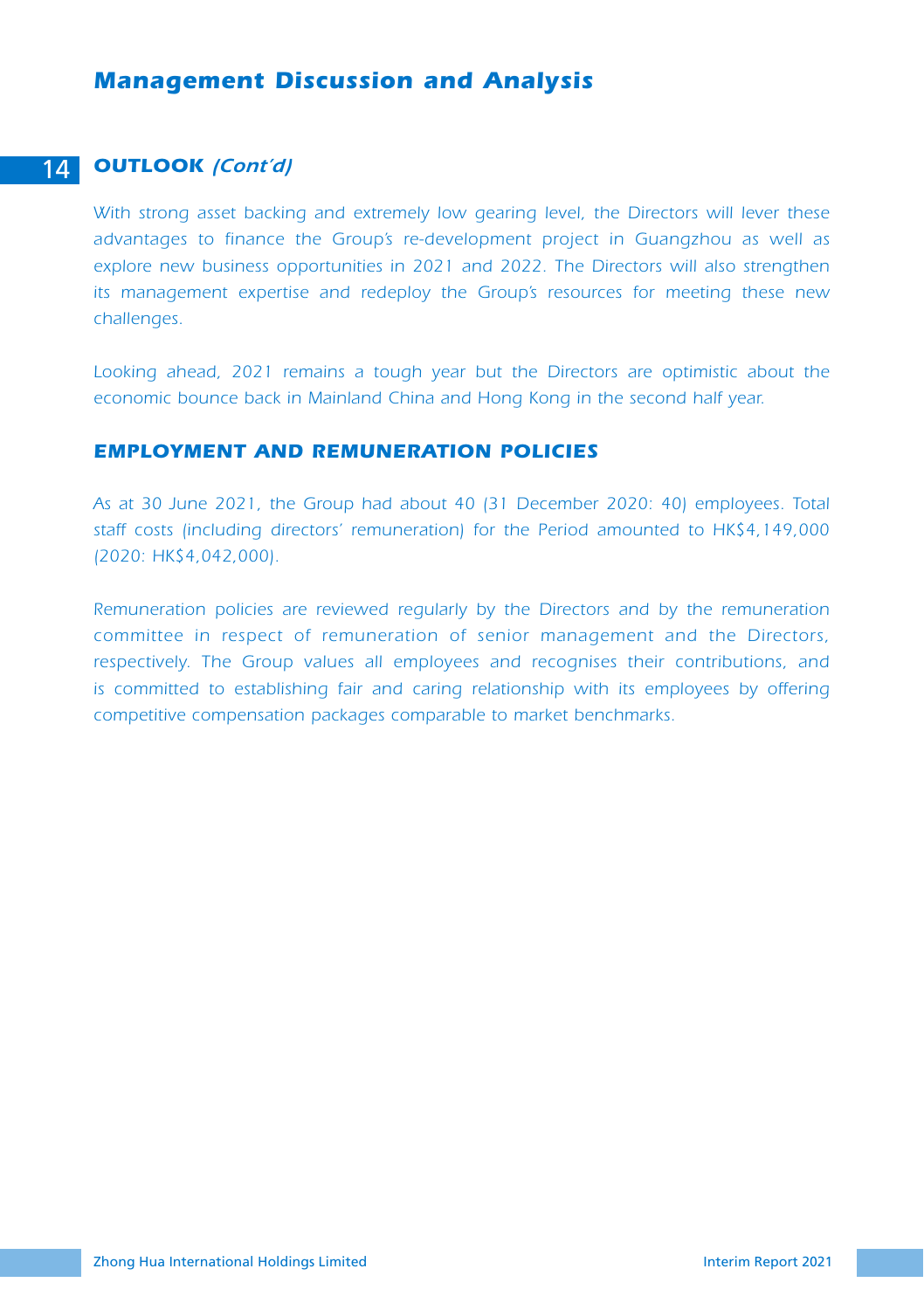# **CONDENSED CONSOLIDATED INCOME STATEMENT** 15

|                                                                                                                 |                | For the six months<br>ended 30 June    |                                        |  |
|-----------------------------------------------------------------------------------------------------------------|----------------|----------------------------------------|----------------------------------------|--|
|                                                                                                                 | <b>Notes</b>   | 2021<br>(Unaudited)<br><b>HK\$'000</b> | 2020<br>(Unaudited)<br><b>HK\$'000</b> |  |
| Revenue<br>Other income and gains                                                                               | $\overline{z}$ | 14,980<br>330                          | 11,809<br>196                          |  |
| Administrative expenses<br>Finance costs                                                                        | $\overline{3}$ | (12, 320)<br>(838)                     | (11, 853)<br>(2, 771)                  |  |
| <b>PROFIT/(LOSS) BEFORE TAX</b>                                                                                 | $\overline{4}$ | 2,152                                  | (2,619)                                |  |
| Income tax expense                                                                                              | 5              | (2, 505)                               | (2,055)                                |  |
| <b>LOSS FOR THE PERIOD</b>                                                                                      |                | (353)                                  | (4,674)                                |  |
| Attributable to:<br>Ordinary equity holders of the Company<br>Non-controlling interests                         |                | 489<br>(842)<br>(353)                  | (1, 767)<br>(2,907)<br>(4,674)         |  |
| <b>PROFIT/(LOSS) PER SHARE ATTRIBUTABLE</b><br><b>TO ORDINARY EQUITY HOLDERS</b><br>OF THE COMPANY<br>$-$ Basic | $\overline{z}$ | HK0.07 cents                           | $HK(0.27)$ cents                       |  |
| - Diluted                                                                                                       |                | HK0.07 cents                           | <b>HK(0.27)</b> cents                  |  |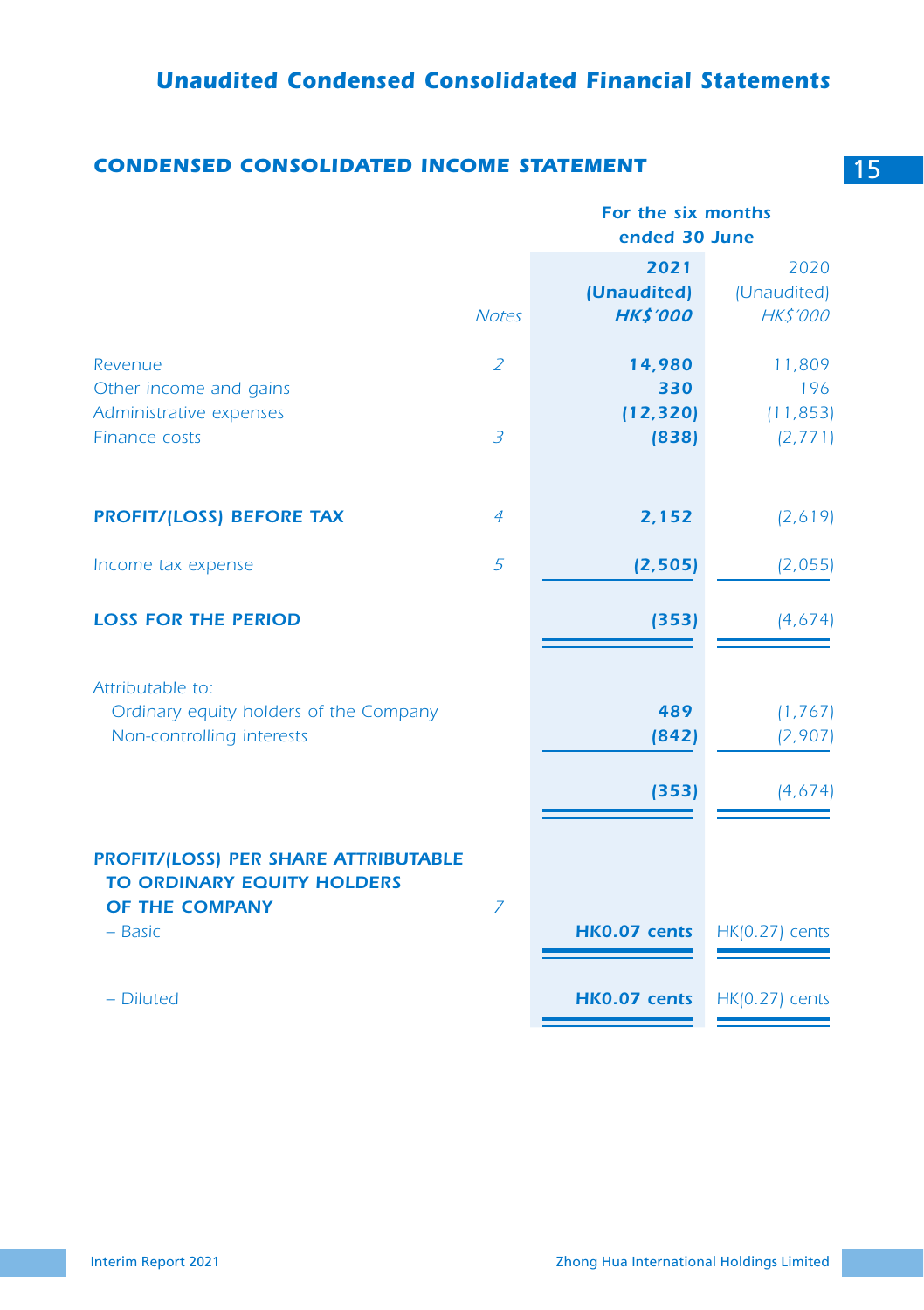# 16 *CONDENSED CONSOLIDATED STATEMENT OF COMPREHENSIVE INCOME*

|                                                                                                                                                                                                                            | For the six months<br>ended 30 June    |                                       |  |
|----------------------------------------------------------------------------------------------------------------------------------------------------------------------------------------------------------------------------|----------------------------------------|---------------------------------------|--|
|                                                                                                                                                                                                                            | 2021<br>(Unaudited)<br><b>HK\$'000</b> | 2020<br>(Unaudited)<br><b>HKS'000</b> |  |
| Loss for the period                                                                                                                                                                                                        | (353)                                  | (4,674)                               |  |
| Other comprehensive income/(expense)<br>Other comprehensive income/(expense) that may<br>be reclassified to the income statement<br>in subsequent periods:<br>Exchange differences on translation<br>of foreign operations | 26,613                                 | (53, 075)                             |  |
| <b>TOTAL COMPREHENSIVE INCOME/(EXPENSE)</b><br><b>FOR THE PERIOD</b>                                                                                                                                                       | 26,260                                 | (57, 749)                             |  |
| Attributable to:<br>Ordinary equity holders of the Company<br>Non-controlling interests                                                                                                                                    | 8,564<br>17,696                        | (17, 797)<br>(39, 952)                |  |
|                                                                                                                                                                                                                            | 26,260                                 | (57, 749)                             |  |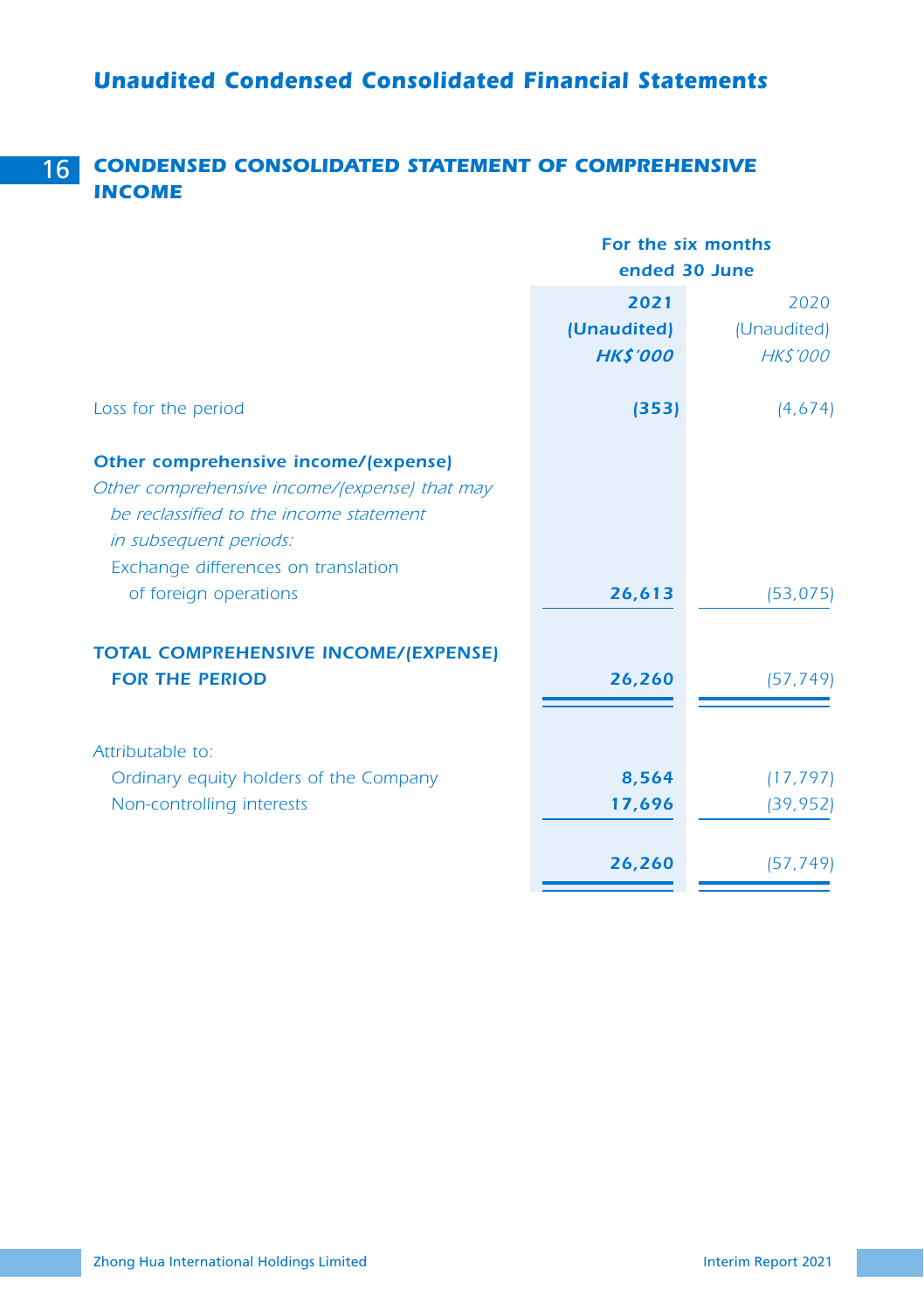# *Unaudited Condensed Consolidated Financial Statements*

# *CONDENSED CONSOLIDATED STATEMENT OF FINANCIAL POSITION* 17

|                                              |              | 30 June<br>2021 | 31 December<br>2020 |
|----------------------------------------------|--------------|-----------------|---------------------|
|                                              |              | (Unaudited)     | (Audited)           |
|                                              | <b>Notes</b> | <b>HK\$'000</b> | <b>HK\$'000</b>     |
|                                              |              |                 |                     |
| <b>NON-CURRENT ASSETS</b>                    |              |                 |                     |
| Property, plant and equipment                |              | 4,082           | 4,182               |
| Right-of-use asset                           |              | 2,366           | 3,312               |
| Investment properties                        |              | 4,453,080       | 4,415,971           |
| Total non-current assets                     |              | 4,459,528       | 4,423,465           |
|                                              |              |                 |                     |
| <b>CURRENT ASSETS</b>                        |              |                 |                     |
| Properties held for sale                     |              | 37,314          | 37,003              |
| Trade receivables                            | 8            | 1,631           | 4,154               |
| Prepayments, deposits and other receivables  |              | 13,214          | 13,136              |
| Cash and bank balances                       |              | 82,093          | 86,407              |
| <b>Total current assets</b>                  |              | 134,252         | 140,700             |
| <b>CURRENT LIABILITIES</b>                   |              |                 |                     |
| Trade payables                               | 9            | (2, 114)        | (2,090)             |
| Other payables and accruals                  |              | (61, 770)       | (64, 434)           |
| Tax payable                                  |              | (61, 630)       | (60, 656)           |
| Lease liability                              |              | (1, 923)        | (1, 876)            |
| <b>Total current liabilities</b>             |              | (127, 437)      | (129, 056)          |
| <b>NET CURRENT ASSETS</b>                    |              | 6,815           | 11,644              |
| <b>TOTAL ASSETS LESS CURRENT LIABILITIES</b> |              | 4,466,343       | 4,435,109           |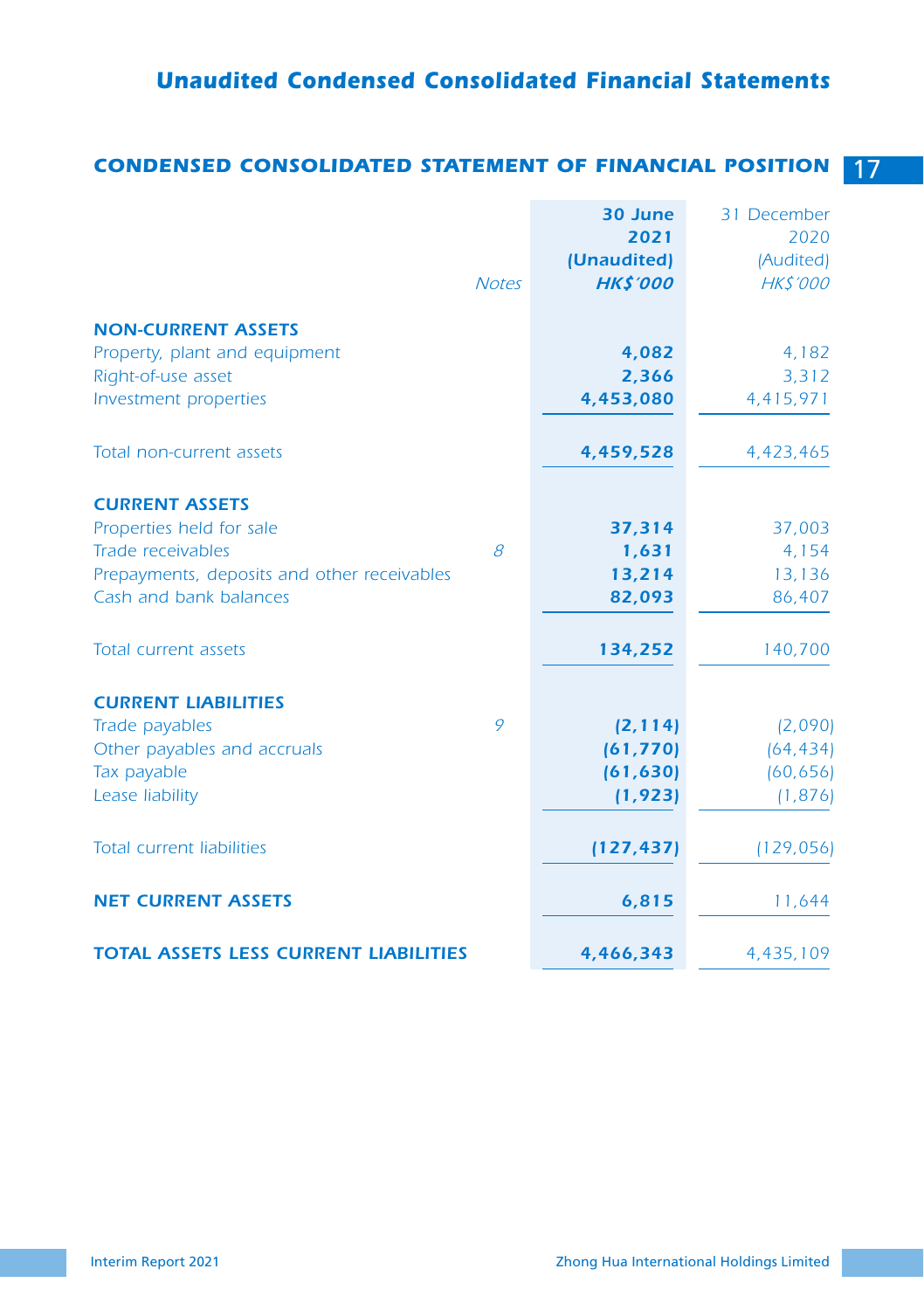# 18 *CONDENSED CONSOLIDATED STATEMENT OF FINANCIAL POSITION (Cont'd)*

|                                                               | 30 June<br>2021<br>(Unaudited)<br><b>HK\$'000</b> | 31 December<br>2020<br>(Audited)<br><b>HK\$'000</b> |
|---------------------------------------------------------------|---------------------------------------------------|-----------------------------------------------------|
| <b>NON-CURRENT LIABILITIES</b>                                |                                                   |                                                     |
| Loan from a director                                          | (76, 776)                                         | (76, 136)                                           |
| Due to a director                                             | (153, 425)                                        | (157, 891)                                          |
| Long term other payables                                      | (138,901)                                         | (137, 969)                                          |
| Deferred tax liabilities                                      | (958, 459)                                        | (949, 617)                                          |
| Lease liabilities                                             | (330)                                             | (1, 304)                                            |
| Total non-current liabilities                                 | (1, 327, 891)                                     | (1, 322, 917)                                       |
| Net assets                                                    | 3,138,452                                         | 3, 112, 192                                         |
| <b>EQUITY</b><br><b>Equity attributable to equity holders</b> |                                                   |                                                     |
| of the Company                                                |                                                   |                                                     |
| Share capital                                                 | 17,840                                            | 17,840                                              |
| <b>Reserves</b>                                               | 896,692                                           | 888,128                                             |
|                                                               | 914,532                                           | 905,968                                             |
| Non-controlling interests                                     | 2,223,920                                         | 2,206,224                                           |
| <b>Total equity</b>                                           | 3,138,452                                         | 3, 112, 192                                         |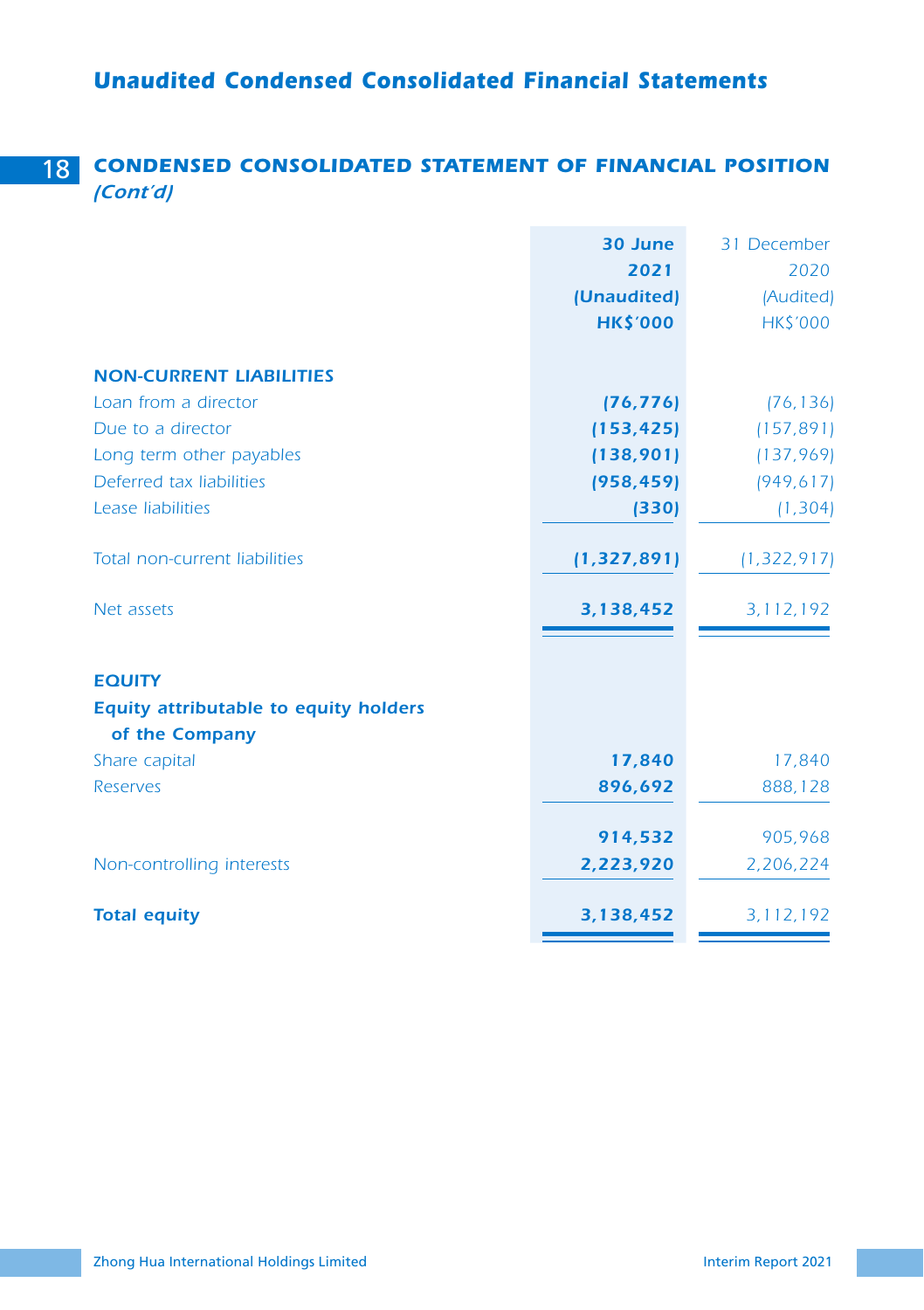# *CONDENSED CONSOLIDATED STATEMENT OF CHANGES IN EQUITY* 19

|                                                                                                       | Attributable to equity holders of the Company |                                                       |                                                  |                                                              |                                               |                                 |                                                            |                                      |
|-------------------------------------------------------------------------------------------------------|-----------------------------------------------|-------------------------------------------------------|--------------------------------------------------|--------------------------------------------------------------|-----------------------------------------------|---------------------------------|------------------------------------------------------------|--------------------------------------|
|                                                                                                       | <b>Share</b><br>capital<br><b>HK\$'000</b>    | <b>Share</b><br>premium<br>account<br><b>HK\$'000</b> | <b>Contributed</b><br>surplus<br><b>HK\$'000</b> | <b>Exchange</b><br>fluctuation<br>reserve<br><b>HK\$'000</b> | <b>Retained</b><br>profits<br><b>HK\$'000</b> | <b>Total</b><br><b>HK\$'000</b> | Non-<br>controlling<br><b>interests</b><br><b>HK\$'000</b> | Total<br>reserves<br><b>HK\$'000</b> |
| At 1 January 2021 [Audited]                                                                           | 17,840                                        | 412,127                                               | 80,258                                           | 129,088                                                      | 266,655                                       | 905,968                         | 2,206,224                                                  | 3,112,192                            |
| Profit/[loss] for the period<br>Exchange differences arising on<br>translation of foreign operations  |                                               |                                                       |                                                  | 8,075                                                        | 489                                           | 489                             | [842]                                                      | [353]                                |
|                                                                                                       |                                               |                                                       |                                                  |                                                              | ٠                                             | 8,075                           | 18,538                                                     | 26,613                               |
| <b>Total comprehensive</b><br>income for the period                                                   |                                               |                                                       |                                                  | 8,075                                                        | 489                                           | 8,564                           | 17,696                                                     | 26,260                               |
| At 30 June 2021 (Unaudited)                                                                           | 17,840                                        | 412,127                                               | 80,258                                           | 137,163                                                      | 267,144                                       | 914,532                         | 2,223,920                                                  | 3,138,452                            |
| At a January 2020 (Audited)                                                                           | 15,140                                        | 398,726                                               | 80,258                                           | 72,689                                                       | 273,231                                       | 840,044                         | 2,074,825                                                  | 2,914,869                            |
| Loss for the period                                                                                   |                                               |                                                       |                                                  |                                                              | (1, 767)                                      | (1, 767)                        | (2,907)                                                    | (4,674)                              |
| Exchange differences arising on<br>translation of foreign operations                                  |                                               |                                                       |                                                  | (16, 030)                                                    |                                               | (16, 030)                       | (37, 045)                                                  | (53, 075)                            |
| <b>Total comprehensive</b><br>expense for the period<br><b>Issue of shares</b><br>Share issue expense | 2,700                                         | 13,500<br>(99)                                        |                                                  | (16, 030)                                                    | (1, 767)                                      | (17, 797)<br>16,200<br>(99)     | (39, 952)                                                  | (57, 749)<br>16,200<br>(99)          |
| At 30 June 2020 (Unaudited)                                                                           | 17,840                                        | 412,127                                               | 80,258                                           | 56,659                                                       | 271,464                                       | 838,348                         | 2,034,873                                                  | 2,873,221                            |
|                                                                                                       |                                               |                                                       |                                                  |                                                              |                                               |                                 |                                                            |                                      |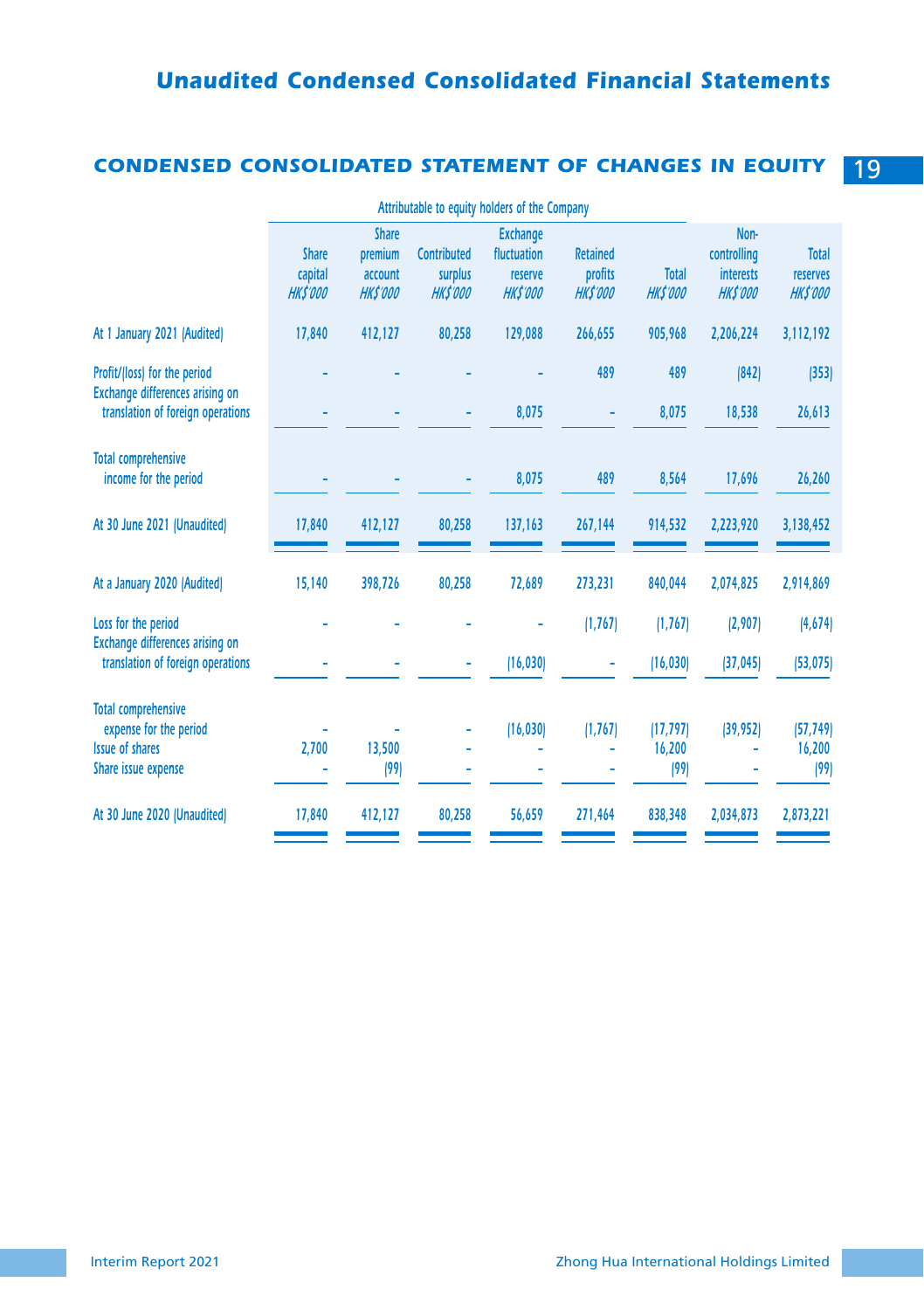# 20 *CONDENSED CONSOLIDATED STATEMENT OF CASH FLOWS*

|                                                                                                                                                      | For the six months<br>ended 30 June    |                                       |
|------------------------------------------------------------------------------------------------------------------------------------------------------|----------------------------------------|---------------------------------------|
|                                                                                                                                                      | 2021<br>(Unaudited)<br><b>HK\$'000</b> | 2020<br>(Unaudited)<br><b>HKS'000</b> |
| <b>CASH FLOWS FROM OPERATING</b><br><b>ACTIVITIES</b>                                                                                                | 3,521                                  | 14,049                                |
| <b>CASH FLOWS FROM FINANCING</b><br><b>ACTIVITIES</b>                                                                                                |                                        |                                       |
| Proceeds from issue of shares                                                                                                                        |                                        | 16,200                                |
| Share issue expenses                                                                                                                                 |                                        | (99)                                  |
| Principal portion of lease payments<br>Decrease in an amount                                                                                         | (997)                                  | (1, 104)                              |
| due to a director                                                                                                                                    | (7, 487)                               | (21, 916)                             |
| Net cash flows used in financing activities                                                                                                          | (8, 484)                               | (6, 919)                              |
| <b>NET INCREASE/(DECREASE) IN CASH</b>                                                                                                               |                                        |                                       |
| <b>AND CASH EQUIVALENTS</b><br>Cash and cash equivalents                                                                                             | (4, 963)                               | 7,130                                 |
| at beginning of period                                                                                                                               | 86,407                                 | 77,268                                |
| Effect of foreign rate changes                                                                                                                       | 649                                    | (1, 312)                              |
| <b>CASH AND CASH EQUIVALENTS</b><br><b>AT END OF PERIOD</b>                                                                                          | 82,093                                 | 83,086                                |
| <b>ANALYSIS OF BALANCES OF</b><br><b>CASH AND CASH EQUIVALENTS</b><br>Cash and bank balances as stated in the<br>condensed consolidated statement of |                                        |                                       |
| financial position                                                                                                                                   | 82,093                                 | 83,086                                |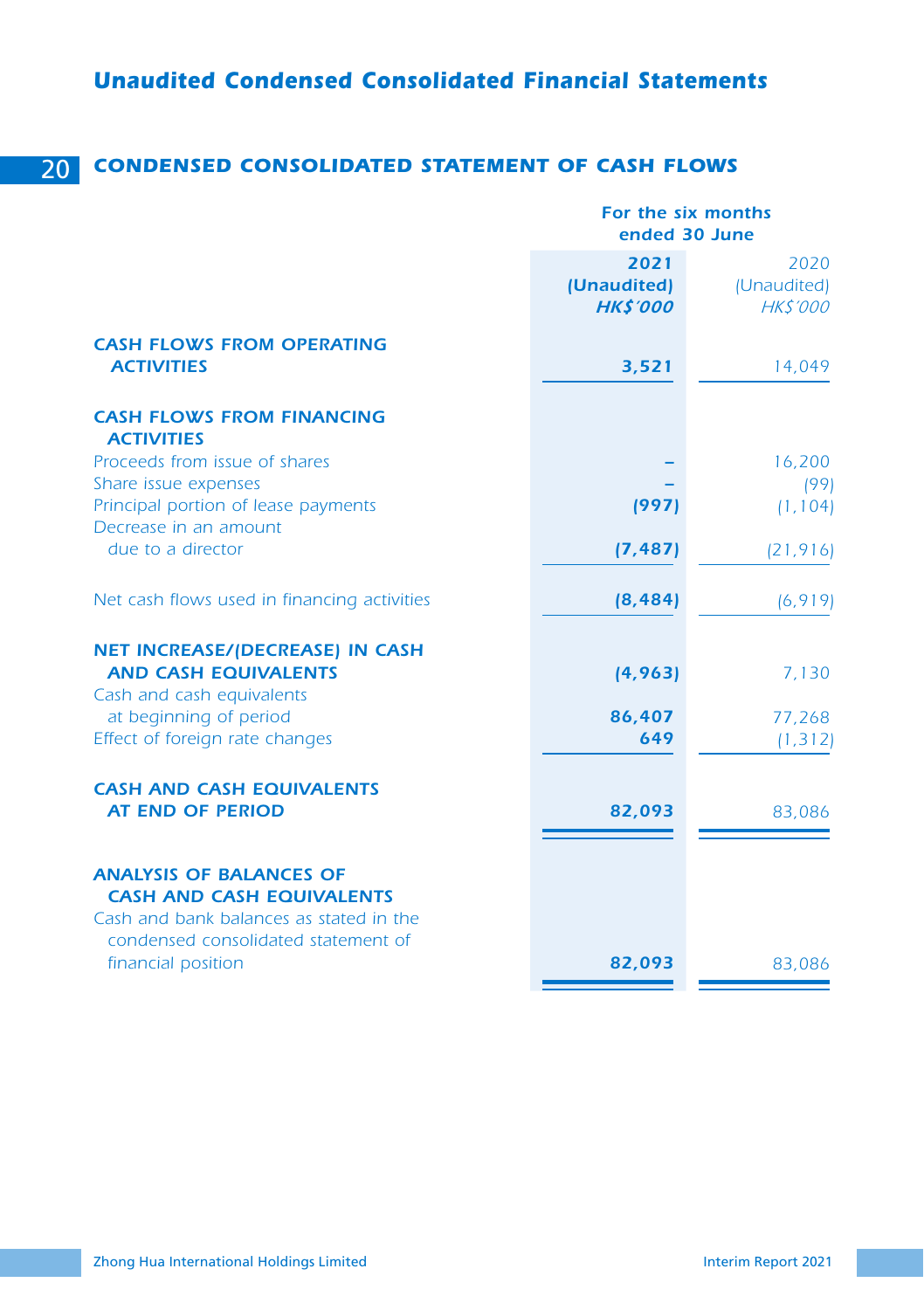# *Unaudited Condensed Consolidated Financial Statements*

#### *NOTES TO CONDENSED CONSOLIDATED FINANCIAL STATEMENTS* 21

#### *1. BASIS OF PREPARATION AND SIGNIFICANT ACCOUNTING POLICIES*

*The condensed consolidated financial statements for the six months ended 30 June 2021 have been prepared in accordance with the applicable disclosure requirements of the Rules*  Governing the Listing of Securities on The Stock Exchange of Hong Kong Limited (the "Listing *Rules") and Hong Kong Accounting Standards ("HKAS") 34 – Interim Financial Reporting issued by the Hong Kong Institute of Certified Public Accountants.*

*The condensed consolidated financial statements do not include all information and disclosures*  required in the annual financial statements, and should be read in conjunction with the *Company's consolidated financial statements for the year ended 31 December 2020.*

*The condensed consolidated financial statements have been prepared under the historical*  cost convention, except for the investment properties that are measured at fair value. The *accounting policies adopted in the preparation of the condensed consolidated financial statements are consistent with those followed in the preparation of the Company's consolidated financial statements for the year ended 31 December 2020, except for the adoption of the* following new and revised standards effective as of 1 January 2021. The Company has not early adopted any other standard, interpretation or amendment that has been issued but is *not yet effective.*

*Amendments to HKFRS 9, HKAS 39, HKFRS 7, HKFRS 4 and HKFRS 16* *Interest Rate Benchmark Reform – Phase 2*

*The adoption of these new and revised HKFRSs did not have material effect on how the results and financial position for the current or prior accounting periods have been prepared and presented. Accordingly, no prior period adjustment is required.*

#### *2. OPERATING SEGMENT INFORMATION*

For management purposes, the Group is organised into business units based on their services *and two reportable operating segments are as follows:*

- *(a) the property investment segment, which invests in properties located in Mainland China for generating potential income from letting; and*
- *(b) the corporate and other segment, which provides management services to group companies.*

*The accounting policies of the operating segments are the same as those described in the Company's financial statements for the year ended 31 December 2020.*

*No geographical segment information is presented as over 90% of the Group's revenue is derived from customers based in Mainland China.*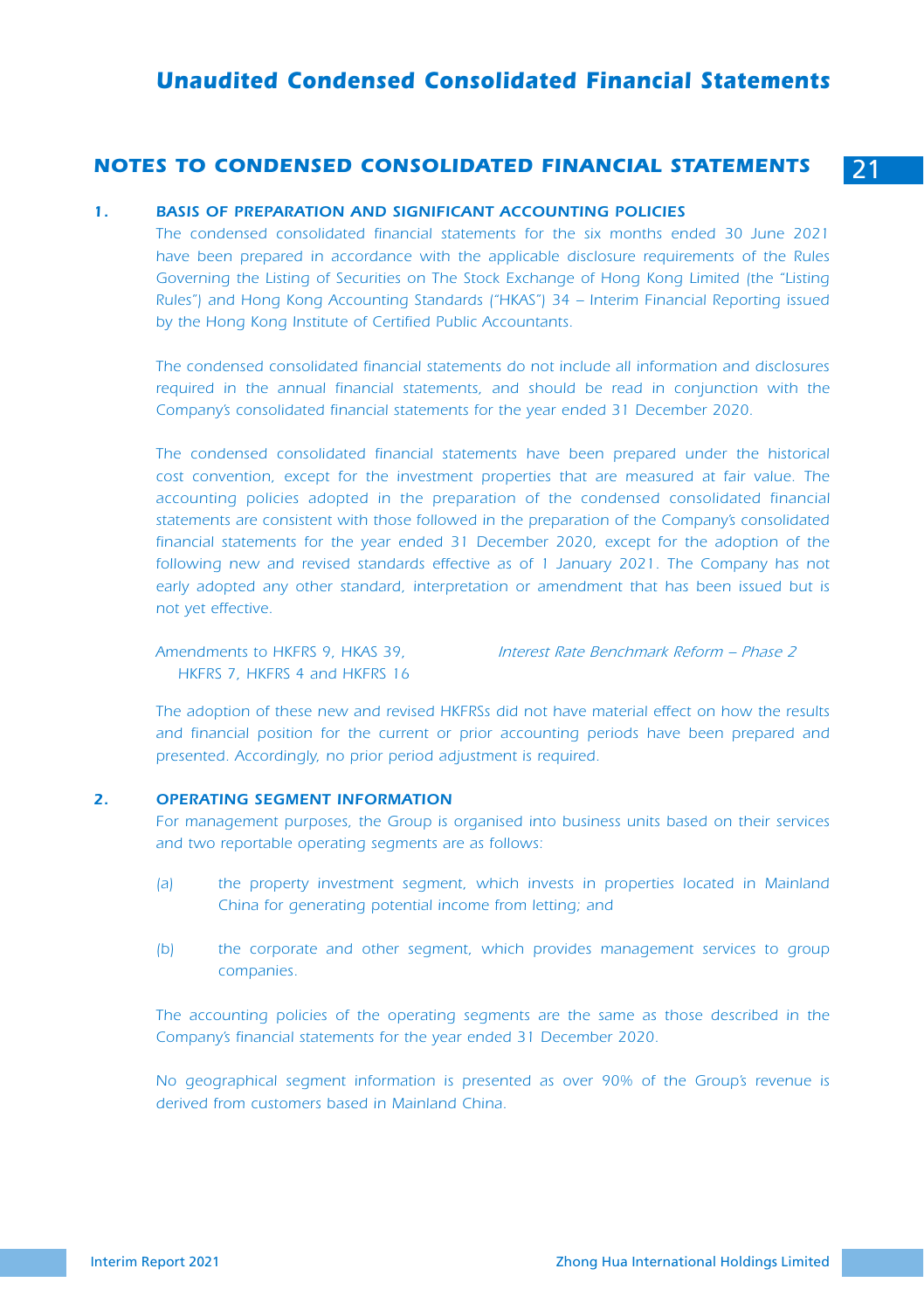# 22 *NOTES TO CONDENSED CONSOLIDATED FINANCIAL STATEMENTS (Cont'd)*

#### *2. OPERATING SEGMENT INFORMATION (Cont'd)*

*The following table presents revenue and results information on the Group's operating segments:*

#### *For the six months ended 30 June*

|                                                 | <b>Property investment</b>             |                                       |                                        | <b>Corporate and others</b>           | <b>Total</b>                           |                                       |  |
|-------------------------------------------------|----------------------------------------|---------------------------------------|----------------------------------------|---------------------------------------|----------------------------------------|---------------------------------------|--|
|                                                 | 2021<br>(Unaudited)<br><b>HK\$'000</b> | 2020<br>(Unaudited)<br><b>HKS'000</b> | 2021<br>(Unaudited)<br><b>HK\$'000</b> | 2020<br>(Unaudited)<br><b>HKS'000</b> | 2021<br>(Unaudited)<br><b>HK\$'000</b> | 2020<br>(Unaudited)<br><b>HKS'000</b> |  |
| Segment revenue:<br>Sales to external customers | 14,980                                 | 11,809                                |                                        |                                       | 14,980                                 | 11,809                                |  |
| Segment results                                 | 9,560                                  | 7,007                                 | (6,900)                                | (7,051)                               | 2,660                                  | (44)                                  |  |
| Other income and gains                          |                                        |                                       |                                        |                                       | 330                                    | 196                                   |  |
| <b>Finance costs</b>                            |                                        |                                       |                                        |                                       | (838)                                  | (2, 771)                              |  |
| Profit/(loss) before tax<br>Income tax expense  |                                        |                                       |                                        |                                       | 2,152<br>(2, 505)                      | (2,619)<br>(2,055)                    |  |
| Loss for the period                             |                                        |                                       |                                        |                                       | (353)                                  | (4,674)                               |  |

#### *Information about major customers*

*For the Period, there was only one single customer (2020: one) with transactions exceeded 10% of the Group's total revenue and its contribution amounted to HK\$14,980,000 (2020: HK\$11,495,000).*

#### *3. FINANCE COSTS*

|                      | ended 30 June                          | For the six months                    |
|----------------------|----------------------------------------|---------------------------------------|
|                      | 2021<br>(Unaudited)<br><b>HK\$'000</b> | 2020<br>(Unaudited)<br><b>HKS'000</b> |
| Loan from a director | 768<br>70                              | 2,752<br>19                           |
|                      | 838                                    | 2,771                                 |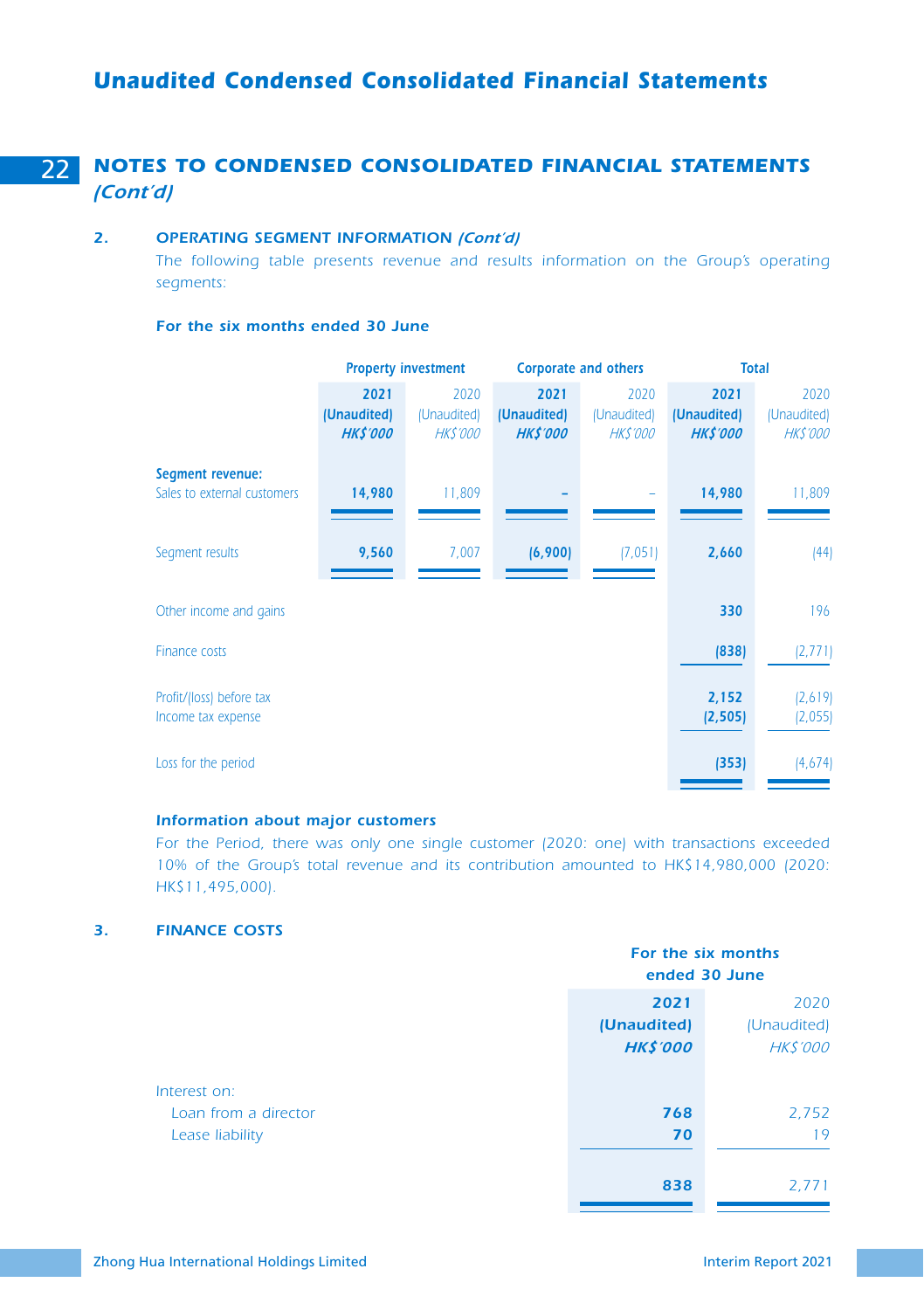# *Unaudited Condensed Consolidated Financial Statements*

# *NOTES TO CONDENSED CONSOLIDATED FINANCIAL STATEMENTS* 23 *(Cont'd)*

#### *4. PROFIT/(LOSS) BEFORE TAX*

*The Group's profit/(loss) before tax is arrived at after charging/(crediting):*

|                                                                                                        | For the six months<br>ended 30 June    |                                       |
|--------------------------------------------------------------------------------------------------------|----------------------------------------|---------------------------------------|
|                                                                                                        | 2021<br>(Unaudited)<br><b>HK\$'000</b> | 2020<br>(Unaudited)<br><b>HKS'000</b> |
| Depreciation of property, plant and equipment<br>Depreciation of right-of-use asset<br>Interest income | 135<br>946<br>(224)                    | 124<br>1,039<br>109                   |

#### *5. INCOME TAX*

|                                                          |                                        | For the six months<br>ended 30 June   |
|----------------------------------------------------------|----------------------------------------|---------------------------------------|
|                                                          | 2021<br>(Unaudited)<br><b>HK\$'000</b> | 2020<br>(Unaudited)<br><b>HKS'000</b> |
| Current – elsewhere<br>Charge for the period<br>Deferred | 1,660<br>845                           | 1,280<br>775                          |
| Total tax charge for the period                          | 2,505                                  | 2,055                                 |

*No provision for Hong Kong profits tax had been made as the Group did not generate any taxable profits in Hong Kong during the Period (2020: Nil).*

Taxes on profits assessable elsewhere have been calculated at the rates of tax prevailing in *the regions in which the Group operates, based on existing legislation, interpretations and practices in respect thereof. The subsidiaries established in Mainland China are subject to income taxes at the rate of 25% (2020: 25%).*

#### *6. INTERIM DIVIDEND*

The Directors do not recommend the payment of an interim dividend for the Period (2020: *Nil).*

#### *7. PROFIT/(LOSS) PER SHARE ATTRIBUTABLE TO ORDINARY EQUITY HOLDERS OF THE COMPANY*

*The calculation of basic profit per share for the Period is based on the profit attributable to ordinary equity holders of the Company of HK\$489,000 (2020: loss of HK\$1,767,000) and the weighted average number of 713,616,520 (2020: 644,187,949) ordinary shares in issue during the Period.*

*During the six months ended 30 June 2021 and 2020, the Group had no potentially dilutive ordinary shares in issue.*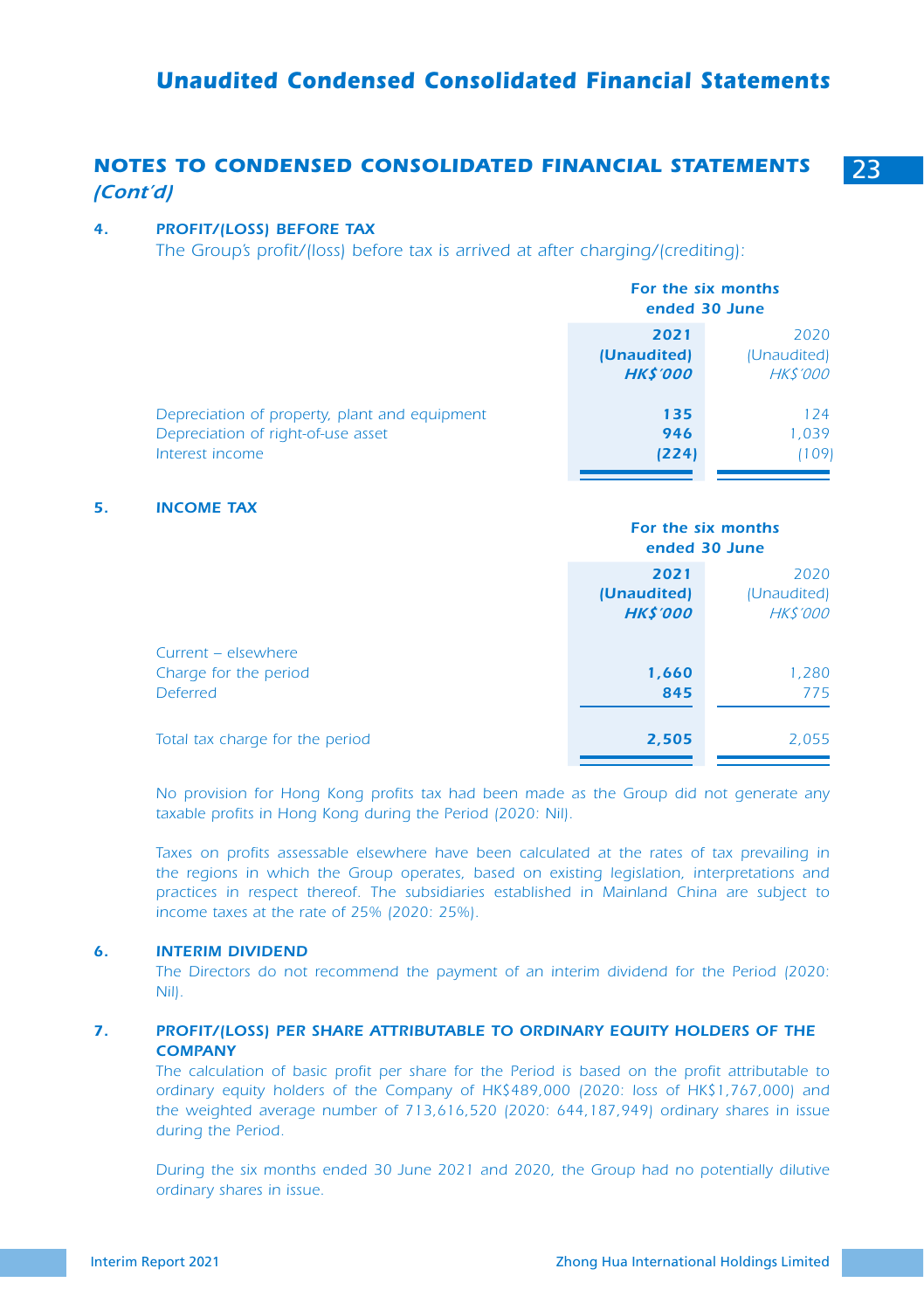# *Unaudited Condensed Consolidated Financial Statements*

# 24 *NOTES TO CONDENSED CONSOLIDATED FINANCIAL STATEMENTS (Cont'd)*

#### *8. TRADE RECEIVABLES*

*An ageing analysis of the Group's trade receivables at the end of the reporting period is as follows:*

|                 | 30 June 2021<br>(Unaudited) |                   | 31 December 2020<br>(Audited) |            |
|-----------------|-----------------------------|-------------------|-------------------------------|------------|
|                 | <b>HK\$'000</b>             | <b>Percentage</b> | <b>HKS'000</b>                | Percentage |
| Within 6 months | 1.631                       | 100               | 4.154                         | 100        |

*The Group generally grants a credit term of 3 months to 12 months to its customers.*

*The ageing of the Group's trade receivables is based on the date of recognition of revenue. The Group does not hold any collateral or other credit enhancements over its trade receivable balances. Trade receivables are non-interest-bearing.*

#### *9. TRADE PAYABLES*

*An ageing analysis of the Group's trade payables at the end of the reporting period is as follows:*

|                                   |                | 30 June 2021<br>(Unaudited) |                | 31 December 2020<br>(Audited) |  |
|-----------------------------------|----------------|-----------------------------|----------------|-------------------------------|--|
|                                   | <b>HKS'000</b> | <b>Percentage</b>           | <b>HKS'000</b> | Percentage                    |  |
| Within 1 year<br>More than 1 year | 26<br>2,088    | 99                          | 2.090          | 100                           |  |
|                                   | 2,114          | 100                         | 2.090          | 100                           |  |

The ageing of the Group's trade payables is based on the dates of the goods received or *services rendered. The trade payables are non-interest-bearing.*

#### *10. COMMITMENTS*

*At the end of the reporting period, the Group had contracted, but not provided for commitments in respect of construction works relating to investment properties amounting to approximately HK\$1,570,000 (31 December 2020: HK\$1,557,000).*

#### *11. LITIGATIONS*

*Details of the Group's material litigations are disclosed in the "Management Discussion and Analysis" section of this report.*

#### *12. RELATED PARTY TRANSACTIONS*

In addition to the related party transactions and balances with related parties as detailed *elsewhere in the condensed consolidated financial statements, the Group also incurred an interest expense of HK\$768,000 (30 June 2020: HK\$2,752,000) in respect of a loan from a director during the Period. Currently, the interest rate of that loan from a director is 2% (30 June 2020: 7.821%) per annum.*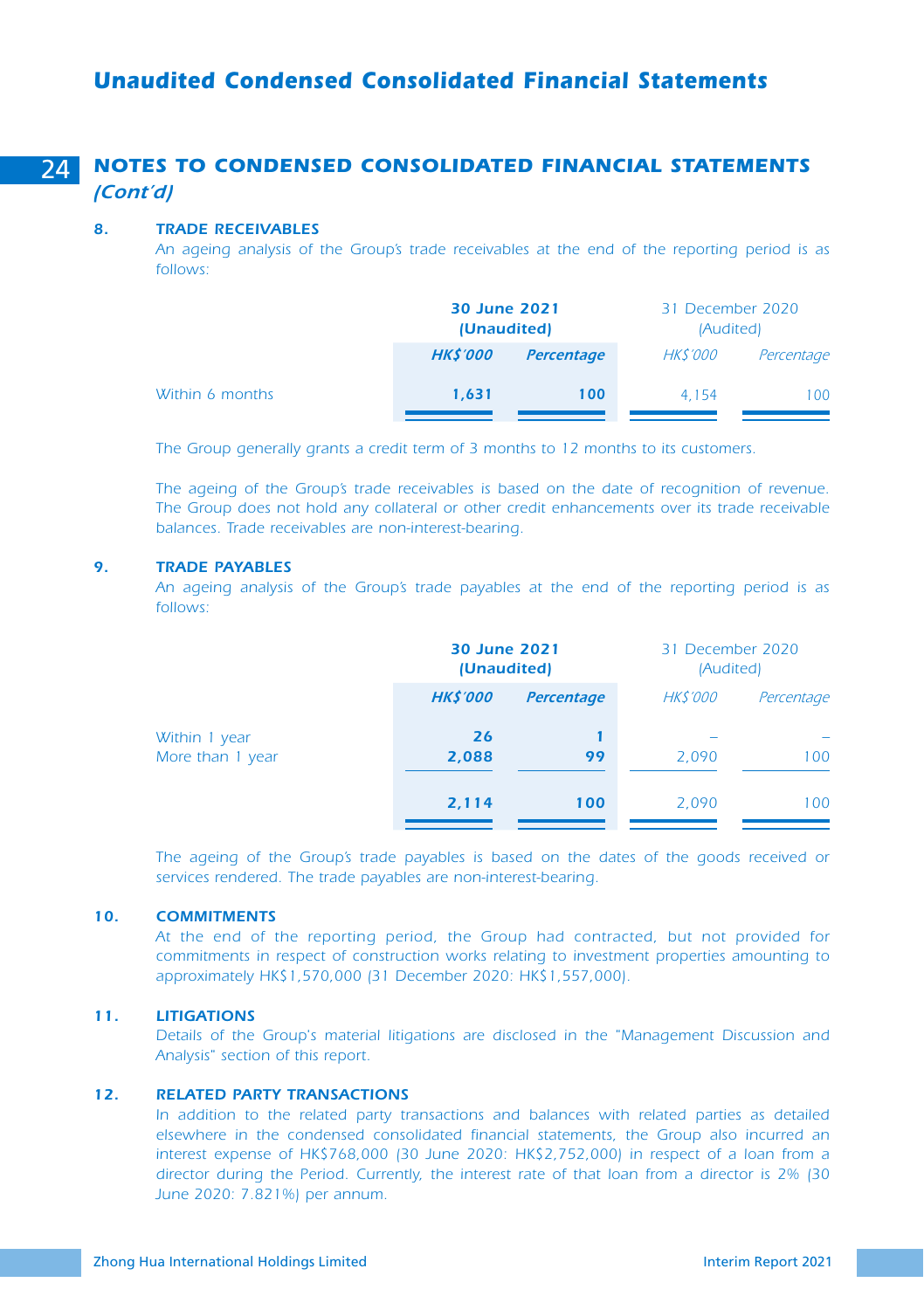# *Disclosure of Interests*

# *DIRECTORS'/CHIEF EXECUTIVE'S INTERESTS IN THE SHARES OF* 25 *THE COMPANY AND ITS ASSOCIATED CORPORATIONS*

*As at 30 June 2021, the interests and short positions of the Directors and chief executive of the Company in the shares, underlying shares or debentures of the Company or any of its associated corporations (within the meaning of Part XV of the Securities and Futures Ordinance ("SFO")) which were required to be notified to the Company and The Stock Exchange of Hong Kong Limited (the "Stock Exchange") pursuant to Divisions 7 and 8 of Part XV of the SFO (including interests and short positions which they were taken or deemed to have under such provisions of the SFO), the Model Code for Securities Transactions by Directors of Listed Issuers as set out in Appendix 10 of the Listing Rules (the "ST Code") and which were required to be entered into the register pursuant to Section 352 of the SFO, were as follows:*

#### *Long position in shares of the Company*

|                         |                                           | <b>Percentage of</b>            |                             |
|-------------------------|-------------------------------------------|---------------------------------|-----------------------------|
| <b>Name of Director</b> | <b>Capacity and</b><br>nature of interest | <b>Number of</b><br>shares held | the issued<br>share capital |
| Ho Kam Hung             | Through controlled<br>corporation         | 110,600,000<br><i>(Note 1)</i>  | 15.50%                      |

*Note:*

- *1. Ho Kam Hung is deemed (by virtue of the SFO) to be interested in these shares in the following capacities:*
	- *(i) 10,800,000 shares are held by Morcambe Corporation, a company beneficially owned by him.*
	- *(ii) 87,120,000 shares are held by EC Fair Limited, which he has 331/3% interest.*
	- *(iii) 12,680,000 shares are held by High Rank Enterprises Limited, which he has approximately 31.6% interest.*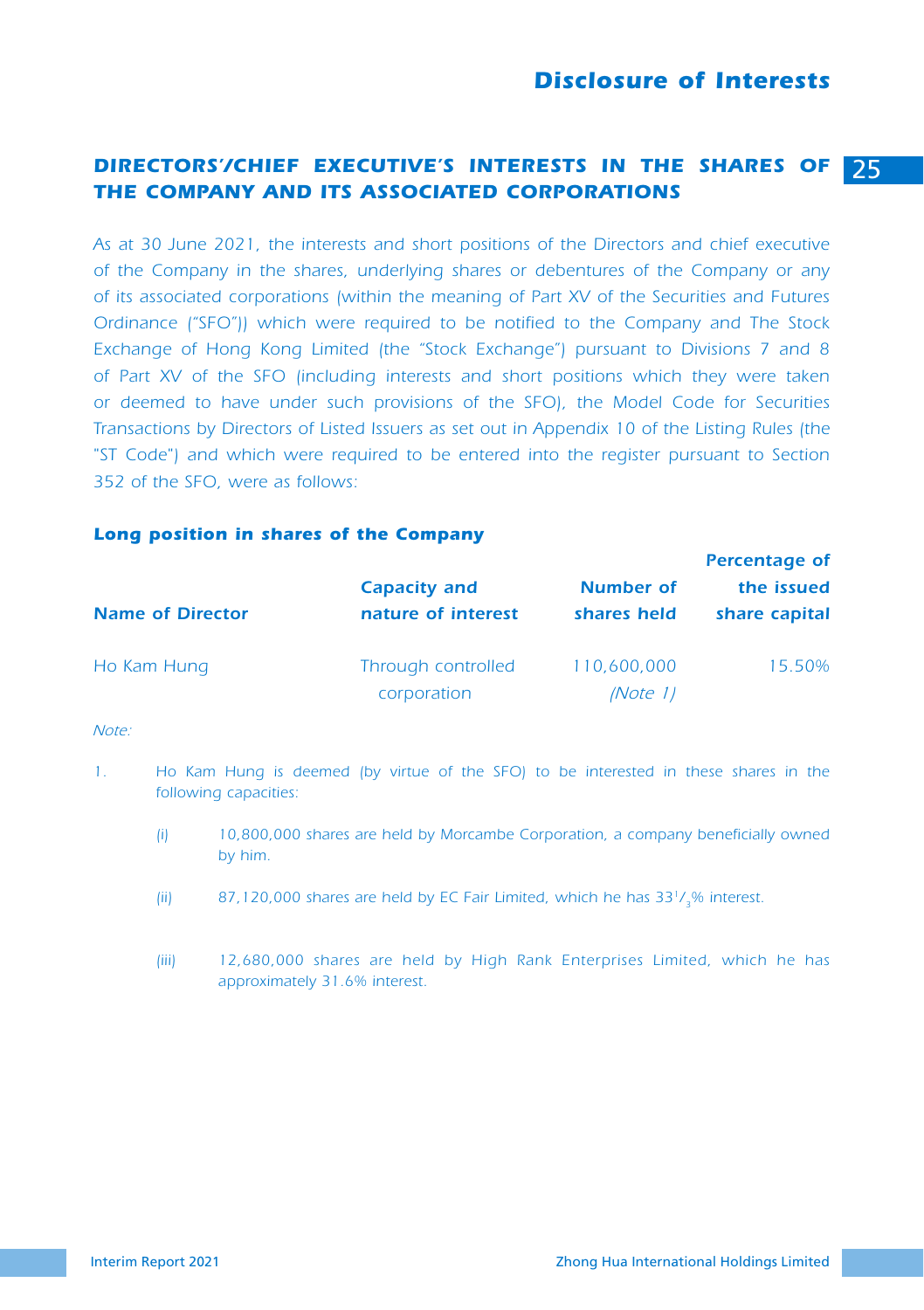# *Disclosure of Interests*

# 26 *SHARES IN ASSOCIATED CORPORATIONS OF THE COMPANY*

*At 30 June 2021, the following Director had interests in the non-voting deferred shares in certain subsidiaries of the Company:* 

| Name of<br>director | Name of<br>associated<br>corporation          | Long position in shares of the associated corporations<br><b>Relationship</b><br>with the<br>Company | Shares/<br>equity<br>derivatives | Long | <b>Numbers of</b><br>shares/equity<br>derivatives<br><b>Short</b><br>position position | Capacity<br>and nature<br>of interest    | Percentage<br>of the<br>associated<br>corporation's<br>issued share<br>capital |
|---------------------|-----------------------------------------------|------------------------------------------------------------------------------------------------------|----------------------------------|------|----------------------------------------------------------------------------------------|------------------------------------------|--------------------------------------------------------------------------------|
| Ho Kam Hung         | Smart Hero<br>(Holdings)<br>Limited           | Company's<br>subsidiary                                                                              | Non-voting<br>deferred<br>shares | 91   |                                                                                        | <b>Directly</b><br>beneficially<br>owned | 30.13                                                                          |
|                     | China Land<br>Realty<br>Investment<br>Limited | Company's<br>subsidiary                                                                              | Non-voting<br>deferred<br>shares | 91   |                                                                                        | <b>Directly</b><br>beneficially<br>owned | 30.13                                                                          |

*All the above mentioned non-voting deferred shares carry no rights to dividends, to*  receive notice of or to attend or vote at any general meeting of the relevant company, or *to participate in any distribution on winding-up.*

*Save as disclosed above, as at 30 June 2021, to the best knowledge of the Company, none of the Directors or chief executive of the Company had or was deemed to have any interest or short position in the shares, underlying shares and debentures of the Company or any associated corporations (within the meaning of Part XV of the SFO) as recorded in the register to be kept under Section 352 of the SFO or as otherwise notified to the Company and the Stock Exchange pursuant to Divisions 7 and 8 of Part XV of the SFO and the Model Code for Securities Transactions as set out in the ST Code.*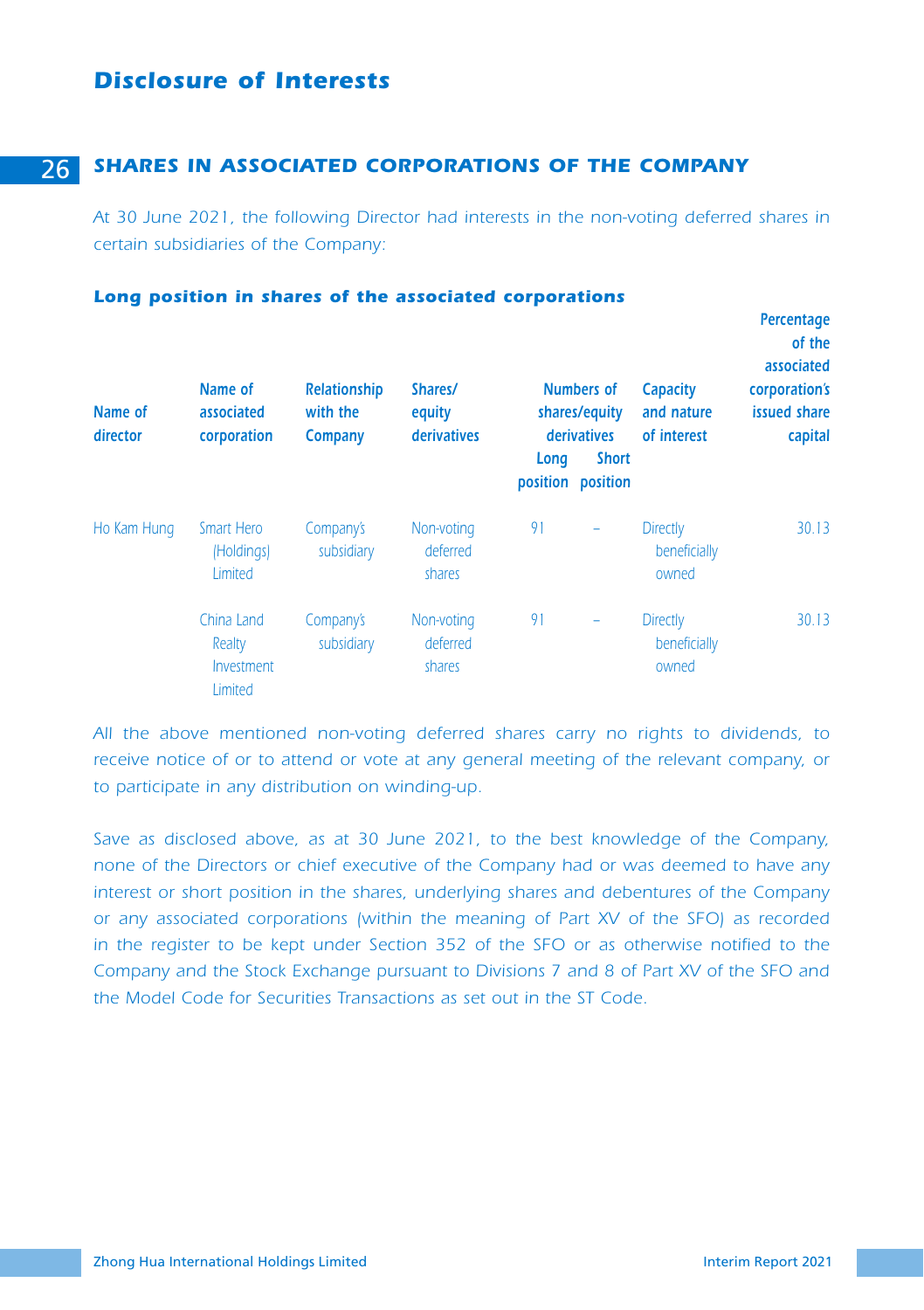# **DIRECTORS' RIGHTS TO ACQUIRE SHARES** 27

Save as disclosed under the section headed "Directors'/Chief Executive's Interests in *the Shares of the Company and its Associated Corporations" above, at no time during the Period were rights to acquire benefits by means of the acquisition of shares in or debentures of the Company or any other body corporate granted to any Director or their respective spouse or minor children, or were any such rights exercised by them; or was the Company or any of its subsidiaries a party to any arrangement to enable the Directors or their respective spouse or minor children to acquire such rights in any other body corporate.*

## *SUBSTANTIAL SHAREHOLDERS*

*As at 30 June 2021, to the knowledge of the Company, the following persons (other than Directors or chief executive of the Company) had interests or short positions in the shares and underlying share as recorded in the register required to be kept under Section 336 of the SFO:*

#### *Long position in shares of the Company*

|                                                                        |                                |                    | Percentage    |
|------------------------------------------------------------------------|--------------------------------|--------------------|---------------|
|                                                                        | <b>Capacity and</b>            | <b>Number of</b>   | of the issued |
| <b>Name</b>                                                            | nature of interest             | <b>Shares held</b> | share capital |
|                                                                        |                                |                    |               |
| Ye Jia Li /Note 1/                                                     | Spouse                         | 110,600,000        | 15.50         |
| Ho Tsam Hung (Note 2)                                                  | Through controlled corporation | 105,600,000        | 14.80         |
| Ho Pak Hung (Note 3)                                                   | Through controlled corporation | 99,800,000         | 13.99         |
| Liang Gui Fen (Note 4)                                                 | Spouse                         | 99,800,000         | 13.99         |
| <b>EC Fair Limited</b>                                                 | Directly beneficially owned    | 87,120,000         | 12.21         |
| Link Tide Investments Limited /Note 5/                                 | Through controlled corporation | 108,000,000        | 15.13         |
| Guangshi Harvest Limited (Note 6)                                      | Through controlled corporation | 108,000,000        | 15.13         |
| China Guangshi International Investment<br>Holdings Co., Ltd. /Note 7/ | Through controlled corporation | 108,000,000        | 15.13         |
| 新疆光實含弘股權投資管理<br>有限公司 /Note 7/                                          | Directly beneficially owned    | 108,000,000        | 15.13         |
| Strong Hero Holdings Limited (Note 8)                                  | Directly beneficially owned    | 100,000,000        | 14.01         |
| Xie Xiaoxiang (Note 8)                                                 | Through controlled corporation | 100,000,000        | 14.01         |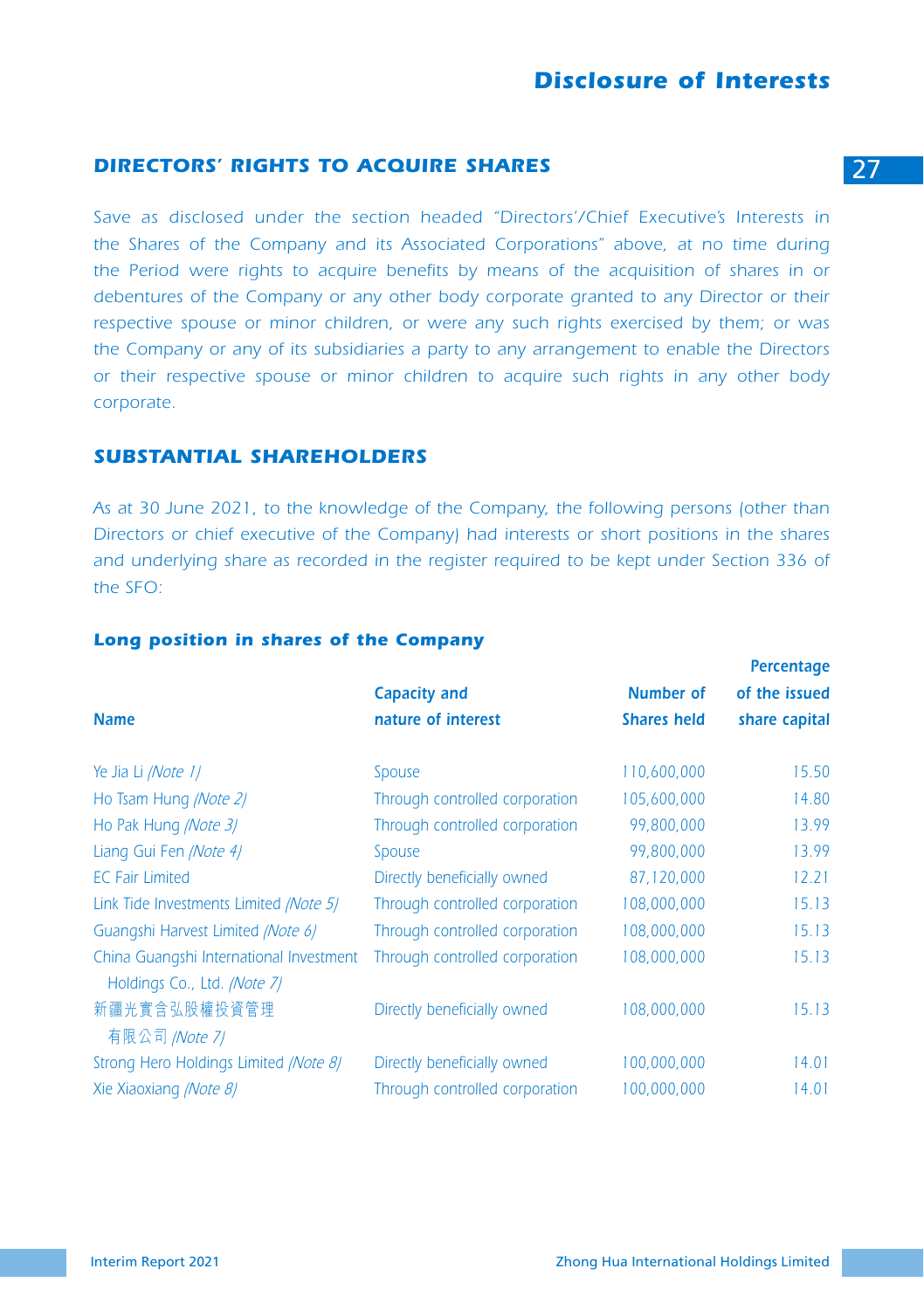# *Disclosure of Interests*

# 28 *SUBSTANTIAL SHAREHOLDERS (Cont'd)*

#### *Long position in shares of the Company (Cont'd) Notes:*

- *1. Ye Jia Li is deemed (by virtue of the SFO) to be interested in these shares in the capacity as the spouse of Ho Kam Hung, a Director.*
- *2. Ho Tsam Hung is deemed (by virtue of the SFO) to be interested in these shares in the following capacities:* 
	- *(i) 5,800,000 shares are held by Morgan Estate Assets Limited, which is beneficially owned by him.*
	- *(ii) 87,120,000 shares are held by EC Fair Limited, a company which he has 331/3% interest.*
	- *(iii) 12,680,000 shares are held by High Rank Enterprises Limited, which he has approximately 31.6% interest.*
- *3. Ho Pak Hung is deemed (by virtue of the SFO) to be interested in these shares in the following capacities:* 
	- *(i) 87,120,000 shares are held by EC Fair Limited, which he has 331/3% interest.*
	- *(ii) 12,680,000 shares are held by High Rank Enterprises Limited, which he has approximately 31.6% interest.*
- *4. Liang Gui Fen is deemed (by virtue of the SFO) to be interested in these shares in the capacity as the spouse of Ho Pak Hung.*
- *5. Link Tide Investments Limited is wholly-owned by Guangshi Harvest Limited.*
- *6. Guangshi Harvest Limited is wholly-owned by China Guangshi International Holdings Co., Ltd.*
- *7. China Guangshi International Holdings Co., Ltd. in wholly-owned by* 新疆光實含弘股權投資管 理有限公司*.*
- *8. Strong Hero Holdings Limited is wholly-owned by Xie Xiaoxiang.*

*Save as disclosed above, as at 30 June 2021, other than the Directors or chief executive of the Company whose interests are set out in the section headed "Directors'/Chief Executive's Interests in the Shares of the Company and its Associated Corporations" above, no person had registered an interest or short position in the shares or underlying shares and debentures of the Company that was required to be recorded pursuant to Section 336 of the SFO.*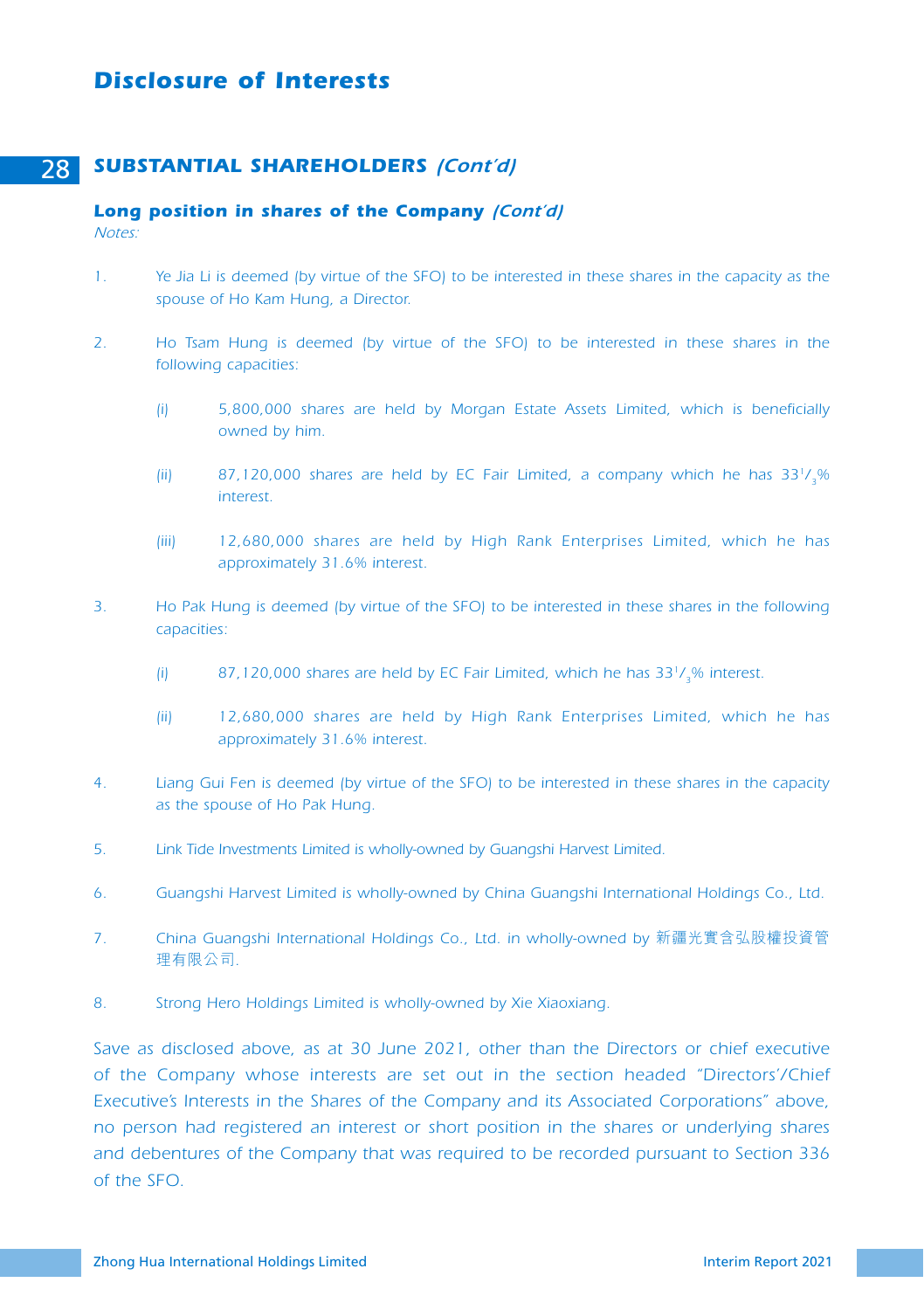# *Disclosure of Interests*

# **SHARE OPTION SCHEME** 29

*The Company's share option scheme was adopted at the special general meeting of the*  Company held on 19 December 2012 (the "Scheme"), detailed terms of which were *disclosed in the Annual Report 2020.*

*The purposes of the Scheme are to: (a) provide a way of recognition of the contributions or services or expected contributions or services of employees, Directors and others; (b) strengthen the relationships between the Group and its employees, Directors and others; (c) attract and retain high quality employees and executives and providers of goods and*  services; and (d) motivate eligible participants to assist in development and expansion of *the Group.*

*No share options were granted or exercised during the Period.*